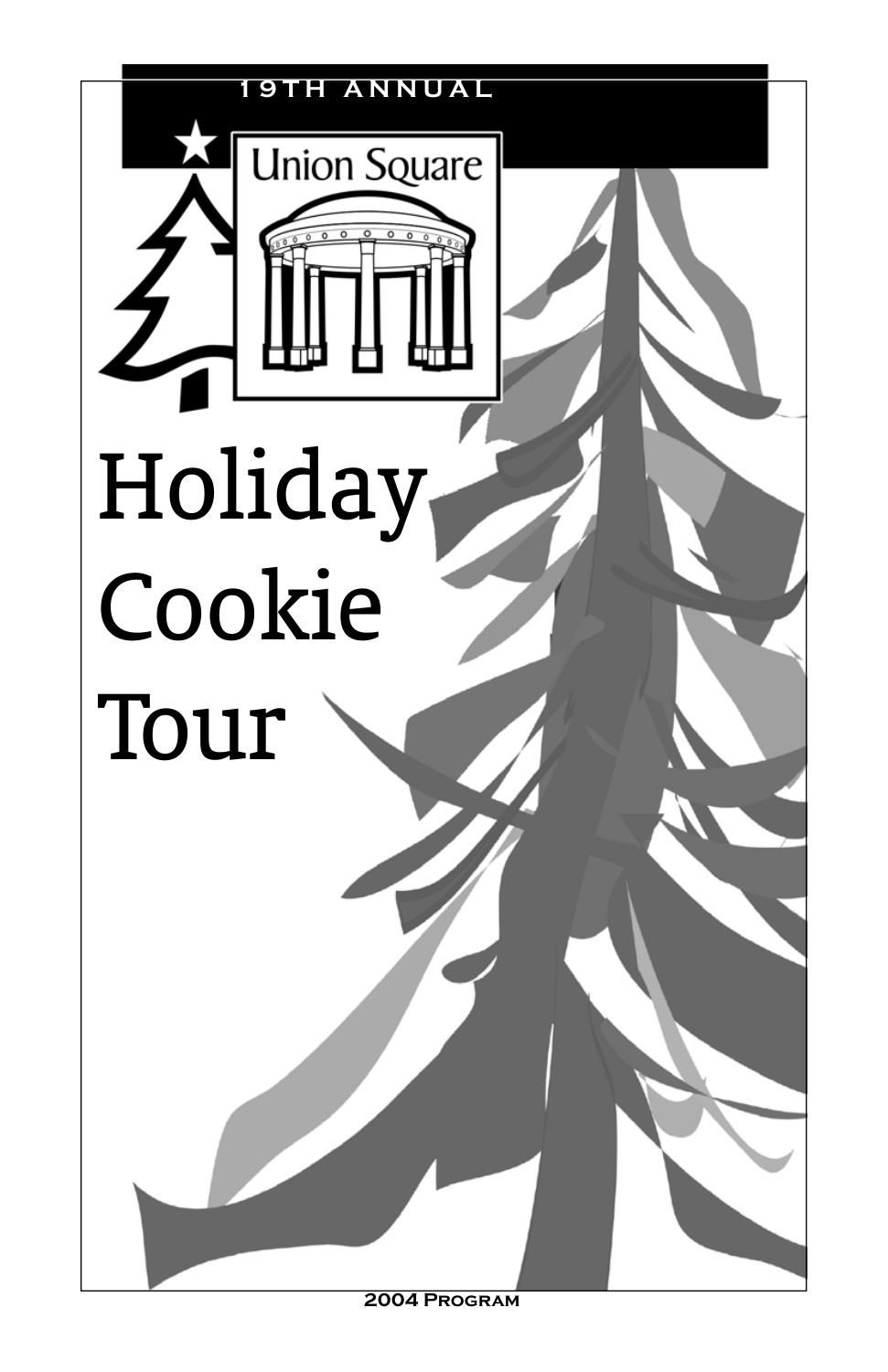





**Iames McCartan** 

1400 Warner Street Baltimore • Maryland • 21230 410.468.0888 • office

babantiques@aol.com • e-mail

- Deconstructs Buildings
- Salvages Architectural Elements
- Operates 60,000 sq. ft. retail warehouse

We accept tax-deductible donations of architectural elements, tools, equipment, furniture (and more).

Visit us on the web at www.secondchanceinc.org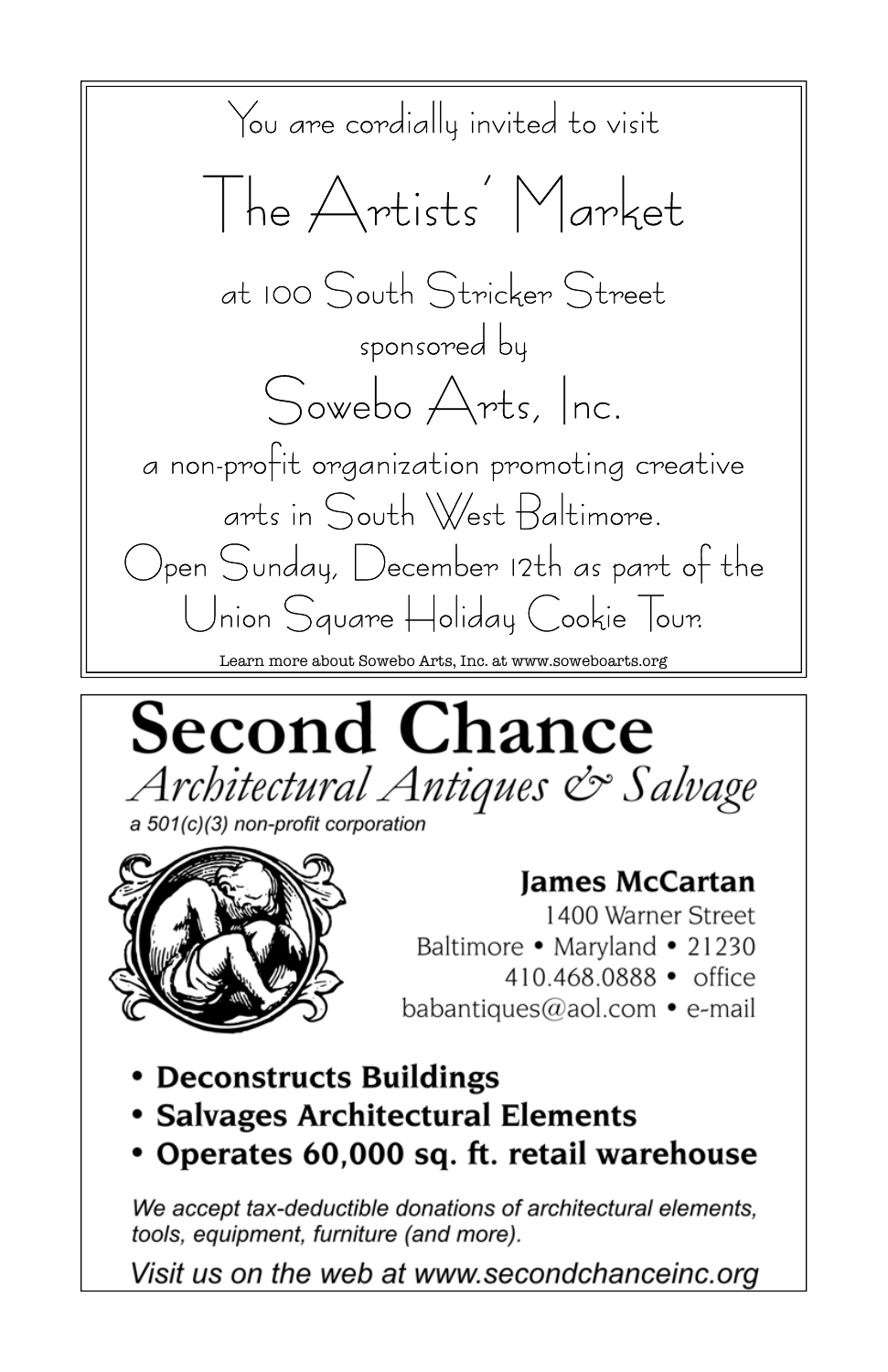

## **Table of Contents**  Directory of Homes & Listing of Cookies

| 2004 Season's Greetings<br>2<br>The Cookie Tour Committee                                           | 1618 Hollins St.  16<br>Melvin L. and Ardebella Dean Fox<br><b>Rourbon Ralls</b>                                             |
|-----------------------------------------------------------------------------------------------------|------------------------------------------------------------------------------------------------------------------------------|
| Union Square History<br>3                                                                           | 1628 Hollins St.  17<br><b>Diane Asher</b><br>(Window Display)                                                               |
| 1318 Hollins St<br>4<br>Sameerah S. Muhammad<br>Butter, Ginger & Nut Cookies                        | 1632 Hollins St.  18<br><b>Antonio and Jennifer Clinkscales</b><br>Chocolate Chip Nut Cookies                                |
| 1401 Hollins St<br>5<br>Neighborhood Design Center<br>(Ticket Sales, Directions & Gifts)            | 120 South Gilmor St.  19<br><b>Leslie Dell</b><br><b>Holiday Gifts</b>                                                       |
| 1407 Hollins St.<br>6<br>Devlyn Fennell & John Clark<br>Classic Chocolate Chip Cookie               | 116 South Gilmor St.  20<br>Cindi Ptak & Alesia Robinson<br>Traditional Butter Cookies                                       |
| 1410 Hollins St<br>7<br>Ron and Betty Brown<br>Spritz Cookies                                       | 110 South Gilmor St.  21<br>Brosenne, Brown and Jones<br>Aunt Mae's Sugar Cookies                                            |
| 8<br>1420 Hollins St.<br>Tonya M. Osborne, Esq.<br>Snickerdoodles                                   | 1515 West Lombard St.  22<br><b>Lizette and Andre Shelton</b><br>Chocolate Chip Cookies                                      |
| 1504 Hollins St.<br>9<br>Michael and LaRonica McPherson<br>Applesauce Oatmeal Cookies (Vegan)       | 1501 West Lombard St.  23<br>Catherine Zorc, Audra Agnelly & Susan Chamberlain<br>Chocolate Peanut Butter Chip Fudge Cookies |
| 1512 Hollins St.  10<br>Albert and Belinda Reed & Justin Gardner<br>Darby Cocoa Kiss Cookies        | 1425 West Lombard St.  24<br>Daryl Napier<br>Secret Family Recipe Cookies                                                    |
| 1524 Hollins St 11<br>H. L. Mencken House<br>Hosted by Friends of H. L. Mencken House               | 108 South Stricker St.  25<br>Amy Spatz<br>Chocolate Gingersnap Truffles                                                     |
| 1526 Hollins St.  12<br>Jim, Karen, and Katherine Fretz<br>Holiday Eggnog Cookies                   | 100 South Stricker St.  26<br>Debbie and Bill Adler (Home of Sowebo Arts, Inc.)<br>Cornmeal Cranberry Cookies                |
| 1528 Hollins St.  13<br>David Naill, Karen Lemmert & Lillian and Ilan Naill<br><b>Benne Cookies</b> | 27 South Stricker St.   27<br>Debra and Francis Rahl<br><b>Bob Rahl's Black Walnut Cookies</b>                               |
| 1532 Hollins St.   14<br>Anthony and Jana Prado<br>A Little History                                 | 13 South Stricker St.  28<br>Frank Bandy & Bill White<br>Ruth's Butter Almond Cookies                                        |
| 1616 Hollins St.  15<br>Ed Knowles & Carl Dahlstrom<br>White Chocolate-Macadamia Cookies            | 11 South Stricker St.  29<br>Sarah Whitaker & Jill Amerman<br>Magical Mint Kiss Cookies                                      |

- ................. 21 *Aunt Mae's Sugar Cookies*
- St. ......... 22

#### St. ......... 23 usan Chamberlain *Chocolate Peanut Butter Chip Fudge Cookies*

- ............... 27 *Bob Rahl's Black Walnut Cookies*
- .............. 28 *Ruth's Butter Almond Cookies*

................ 29 *Magical Mint Kiss Cookies*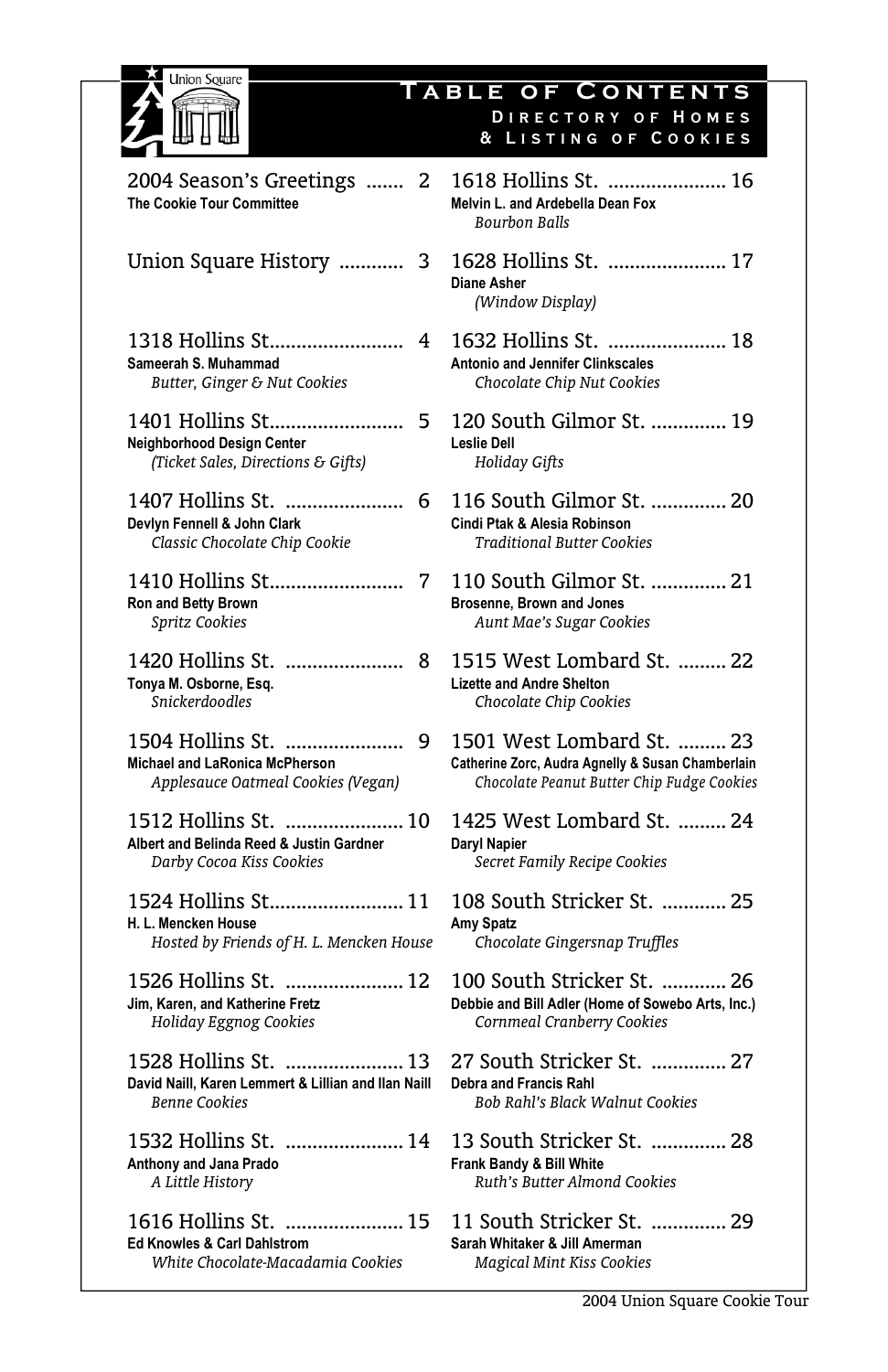

The Union Square neighborhood We ask that you tread our anwelcomes you to our 19th annual Holiday Cookie Tour. We hope you enjoy the afternoon stroll through our National Register of Historic Places district, and through the many fine 19th century homes opened for your pleasure. If you are new to our tour, you may be surprised to find that while we are very consistent in our views of proper Victorian streetscape, we vary widely in our concepts of interior decor. Our homes run the gamut of style from country to contemporary, with eclectic coexistence as a common rule.

**Inion Souare** 

You may also be surprised to find an extremely strong sense of community among our "family" of neighbors. We all know one another, and we work together – not only in rebuilding our homes, but also in rebuilding this fine neighborhood. This tour, which benefits historic preservation and local charitable efforts, is but one example of the spirit that makes Union Square a great place to live.

Tour homes are listed in the table of contents in a logical walking order. However, you may begin the tour at any point, following the street map on the inside back cover of this program. Visit us in any order and sample our cookies as you go.

cient floors and stairs carefully and at your own risk. Please do not touch walls, art work, and decorative items. Some homes will be serving beverages for your pleasure. Please be extra careful with cups or glasses of liquids. And if you smoke, please do so between houses.

Thank you for joining us. Have a happy holiday.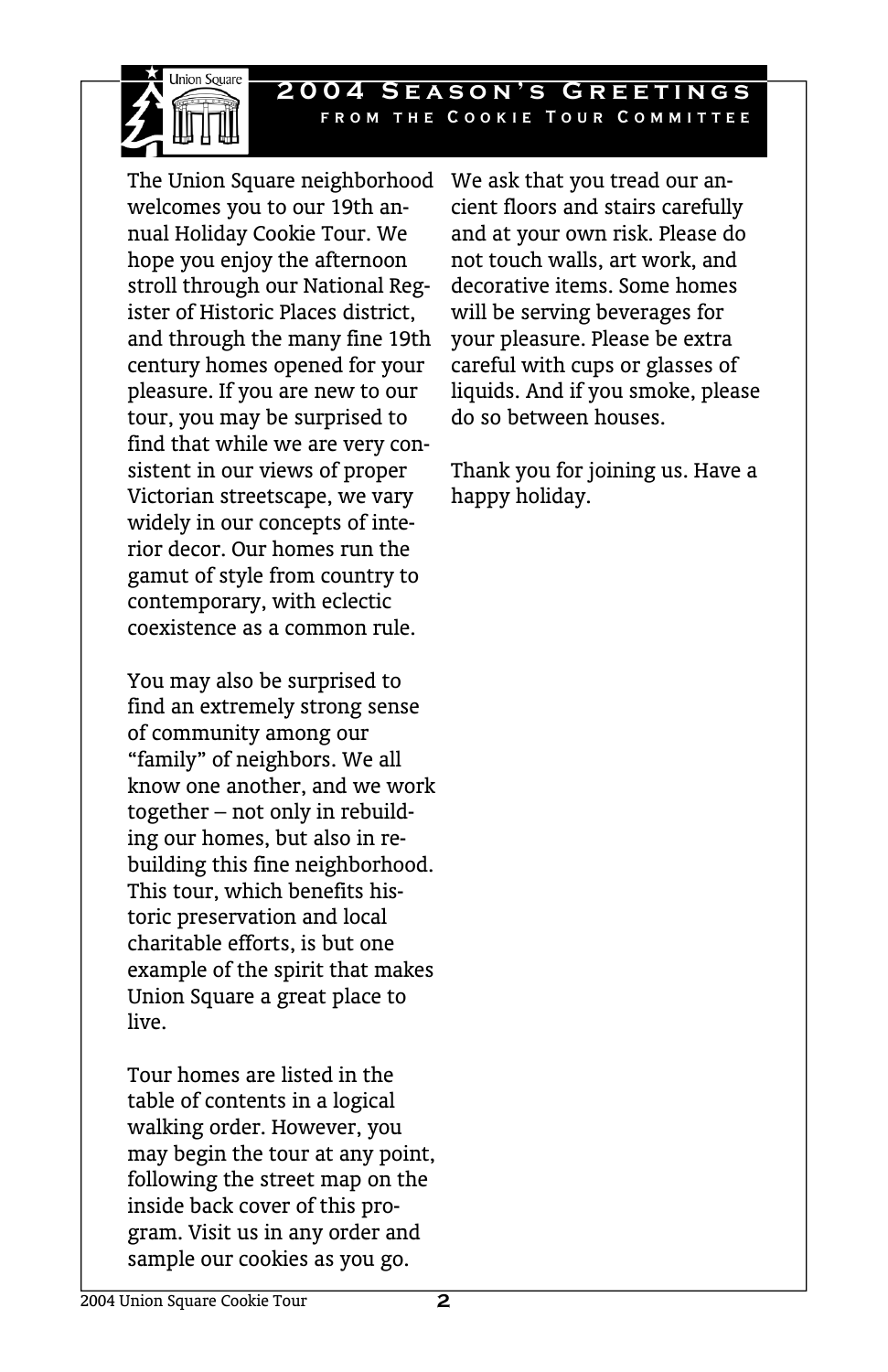## **Union Square History**



The story of Union Square begins in 1799 with the construction of a manor house by Thorogood Smith, a merchant whose fortunes ebbed before he was able to occupy the house. It sold at auction in 1802 to John Donnell, another merchant and banker. Smith later regained his fortune and became Baltimore's second mayor.

Members of the Donnell family occupied Willowbrook for many years and kept it in its original 26-acre country estate form until about 1846. At this time, the surviving sons began a speculative housing development. Most of the land was divided into building lots, streets were laid according to Poppleton's plan, and embellishment of the square was begun by the City.

Development continued steadily through the 1850's with the typical aggravations (schedule problems, specification issues, builder bankruptcies, and bureaucratic delays), up to the tense pre-war times. There was a 20-year pause in major progress; but, by the 1890's the neighborhood had taken its current general form.

In 1867 the Donnells left Willowbrook, which by then was just one square block to the immediate west of the square (now the site of Steuart Hill Aca-

demic Academy), and the house was given to the Sisters of the Good Shepherd. Willowbrook became a walled compound with many new buildings and additions. It served as a convent and home for wayward girls until its demolition in the mid 1960's. Demolition was the catalyst for rebirth of the neighborhood, stimulating historic preservation and creation of the Union Square Association. The oval dining room was removed from the mansion and recreated in the Baltimore Museum where it remains a part of the original museum wing (American Decorative Arts). Elaborate plasterwork was restored and recreated by the late Chancery W. Dunlap, Union Square resident and master plasterer.

The Union Square neighborhood became a local historic preservation district in 1970 and, combined with the adjoining Hollins Market area, was listed on the National Register of Historic Places in 1983.

In 1997, the well-preserved square played the title role in the film *Washington Square*, with several nearby homes in supporting roles. Other parts of the neighborhood have also appeared in episodes of "Homicide – Life on the Street," "The Wire," various commercials, and a few other movies.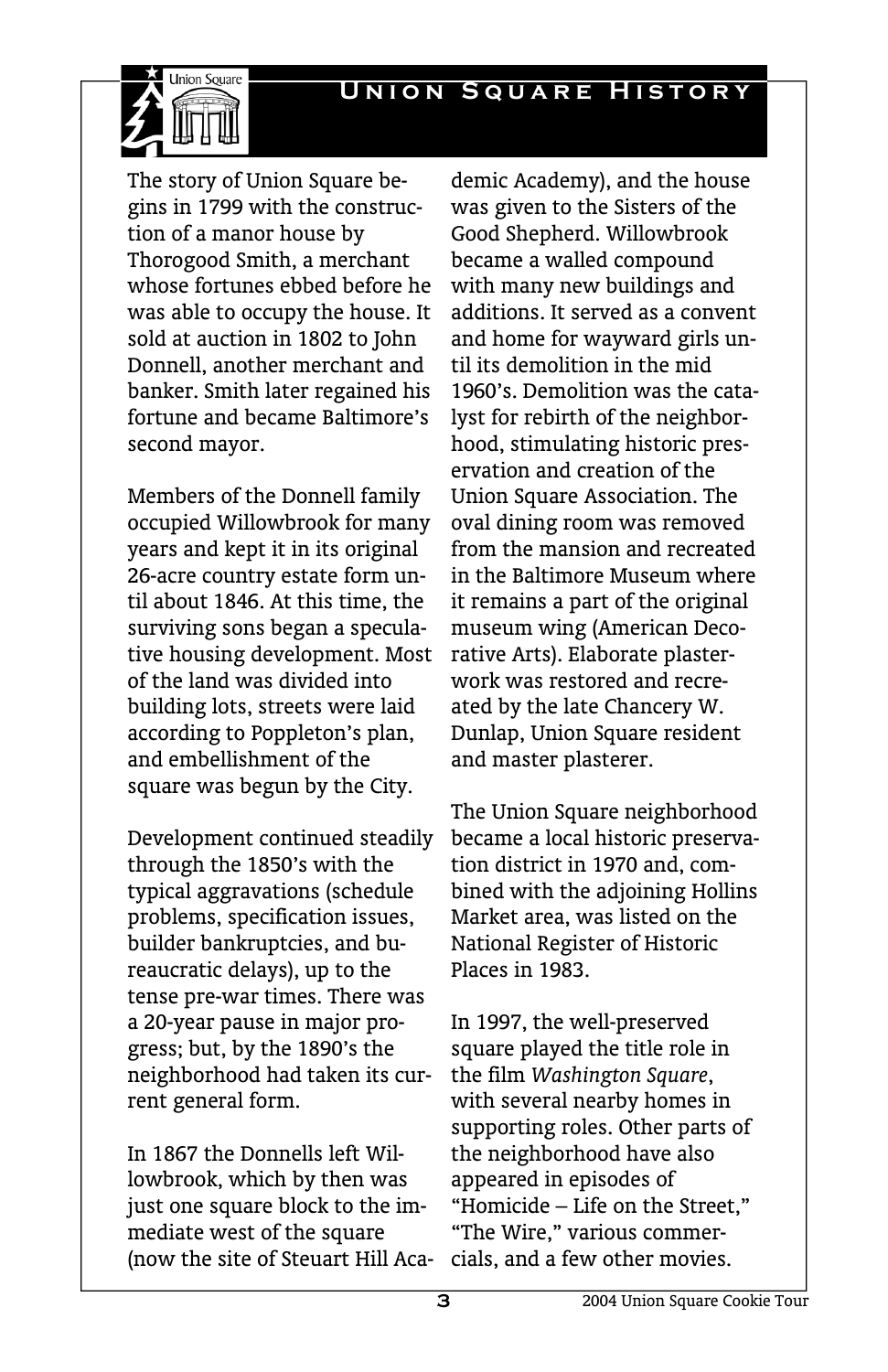## **1318 Hollins St**  Sameerah S. Muhammad



Greetings of Peace and Prosperity to You All.

My home was originally built in 1918 and, after four years of love and labor, it was completely restored in February of 2003. I purchased it in September of that same year.

The character, beauty and integrity of my home was restored and enhanced to reflect the warmth of wood, the freedom of space, and brilliance of natural light. The moment I walked in the door, I knew I was home.

I am honored to share my home with you during the Union Square 2004 Cookie Tour.

Welcome to my home.

## Butter, Ginger & Nut Cookies

Sameerah *Pinch of salt 1 /4 pound butter, soy butter, at room temperature 1 /3 cup sugar 1 egg or egg substitute 1 /2 to 1 tsp. vanilla extract 1 /4 tsp. ground orange rind 1 tsp. ground ginger 1 /8 tsp. nutmeg 1 cup flour 1 /2 cup nuts* 

- *1. Preheat the oven to 375 degrees.*
- *2. Cream the butter and sugar thoroughly. Add the egg, salt, vanilla, ginger, nuts and fruit rind and mix. Add flour and mix well.*
- *3. Shape the dough into small balls and flatten with the hand.*
- *4. Place on a lightly-greased cookie sheet and bake until the edges are lightly brown – about 12 minutes.*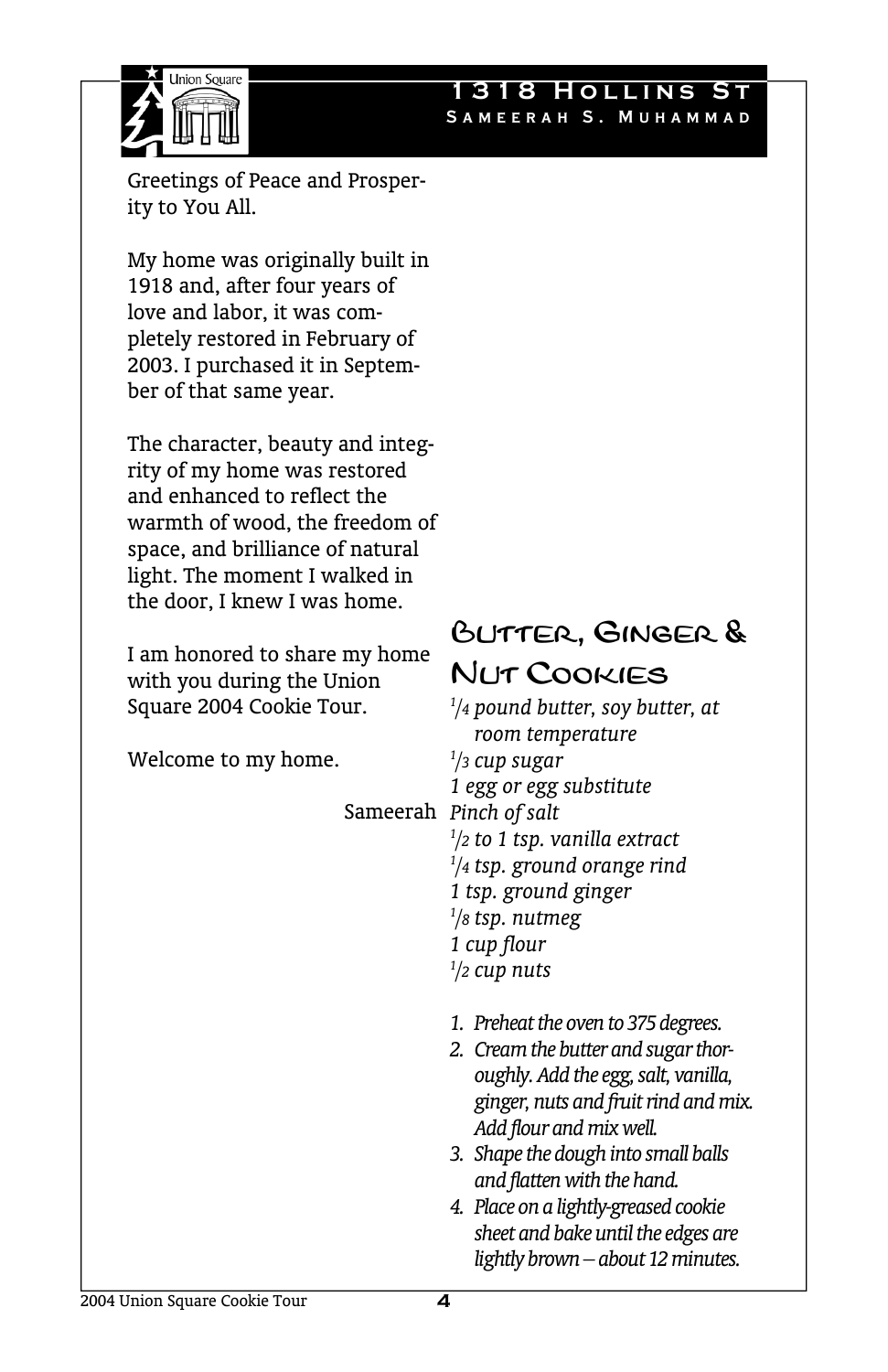

**1401 Hollins St**  The Neighborhood Design Center (Ticket Sales, Directions & Gifts)

We are very pleased to have use on the square was a regular of the "Old No. 2" branch library building as our tour headquarters. Renovations were completed several years ago on this wonderful old building which had been vacant for many years. One of the four original branches of the Enoch Pratt Free Library, it was H. L. Mencken's neighborhood library. Now it primarily serves as the home of the Neighborhood Design Center, an organization that helps community projects with architectural and engineering services. The main room can be arranged to suit a variety of purposes for NDC and for the surrounding community. The rebirth of "Old No. 2" was accomplished through a partnership of the Enoch Pratt Free Library, the Neighborhood Design Center, and the Union Square Association. "Old No. 2" is a case study of how a seemingly out-of-date structure can be put to exciting new uses.

Upon leaving the Old No. 2 building, you may stop by the homes featured in the 1400 block of Hollins St., or follow this guide to any starting point. If you begin by walking toward the Square, imagine you are following the footsteps of our most famous former resident, H. L. Mencken. The trek up the 1400 block of Hollins Street between the library and his home

exercise.

The Union Square Association was incorporated in the 1960's to promote historic preservation. It has developed into an organization with broad community objectives, still promoting historic preservation, but also dealing with quality of life issues. Please be sure to say hello to representatives of the Association who will be in the "Old No. 2" building all day. You're also invited to visit our website, *Union Square Online* at: www.union-square.us.

## Urban Christmas SHOP

*Please be sure to spend some time in our Urban Christmas Shop located by the ticket sales area.* 

*You just might a last minute gift for someone on your list or for yourself. The store is provided by our neighbor Diane Asher.* 

*More gift items are for sale at 120 South Gilmor Street, the charming home of Leslie Dell.*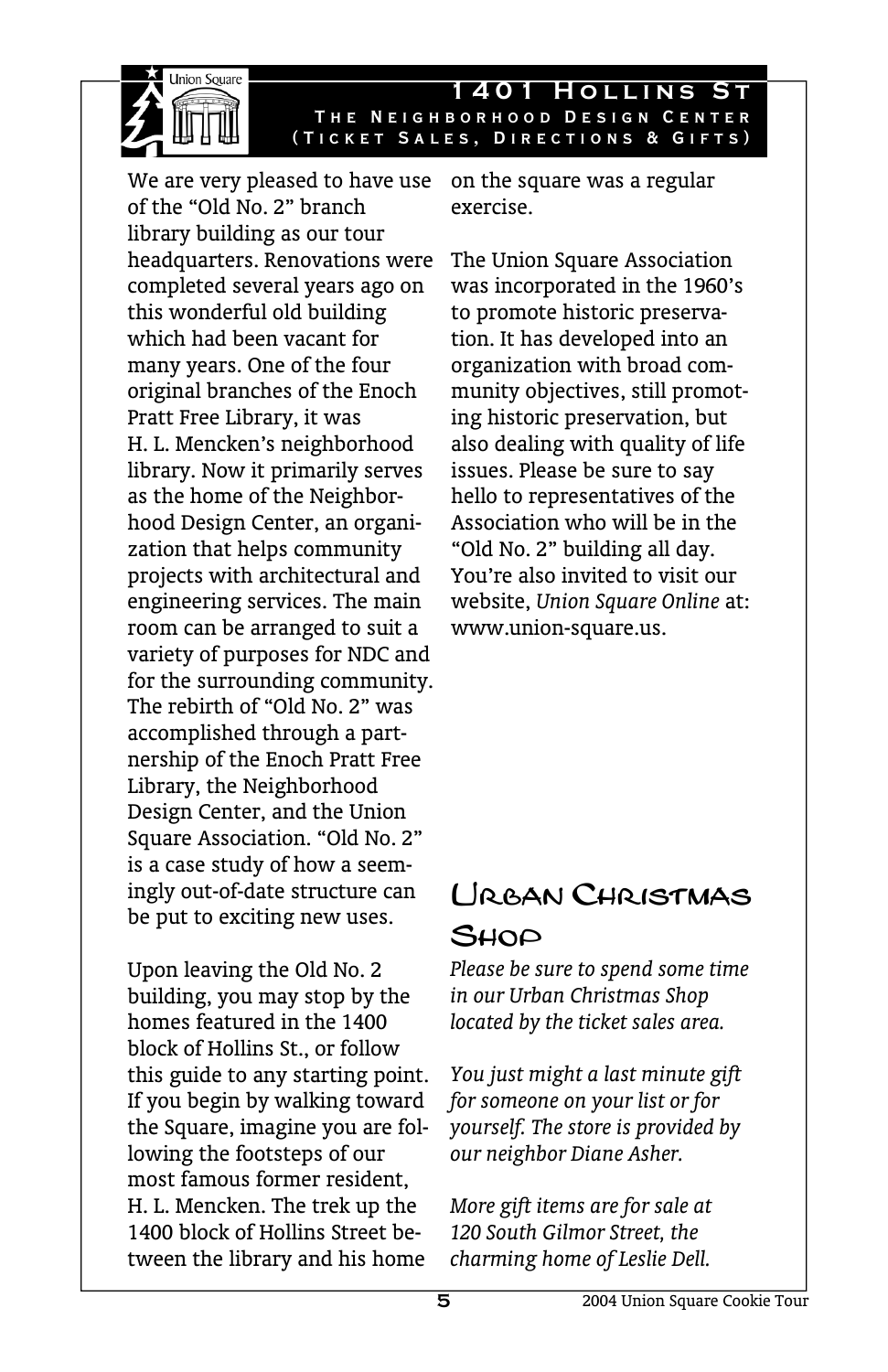

#### **HOLLINS** Devlyn Fennell & John Clark

We moved to the neighborhood earlier this year and have spent the time since gradually settling in to our new house. While renovation and decorating is far from done, we have realized that it was our home practically from the start.

One of the types of cookies you'll find here will be the classic chocolate chip cookie. Any others will be a surprise dictated entirely by whim. Although there is a good chance of gingerbread making an appearance.

Devlyn

## Classic Chocolate Chip Cookie

*Mix together half a cup of brown sugar and half a cup of granulated sugar with half a cup of creamed butter.* 

*Then beat in an egg and about a teaspoon of vanilla extract.* 

*In a large separate bowl sift together a rounded cup of flour, half a teaspoon of salt, half a teaspoon of baking soda, and roughly a quarter of a teaspoon of cinnamon.* 

*Stir the first bowl into the sifted items.* 

*Add a half cup of chocolate chips. Try not to cheat and add in loads extra, you can always just eat those by themselves after all.*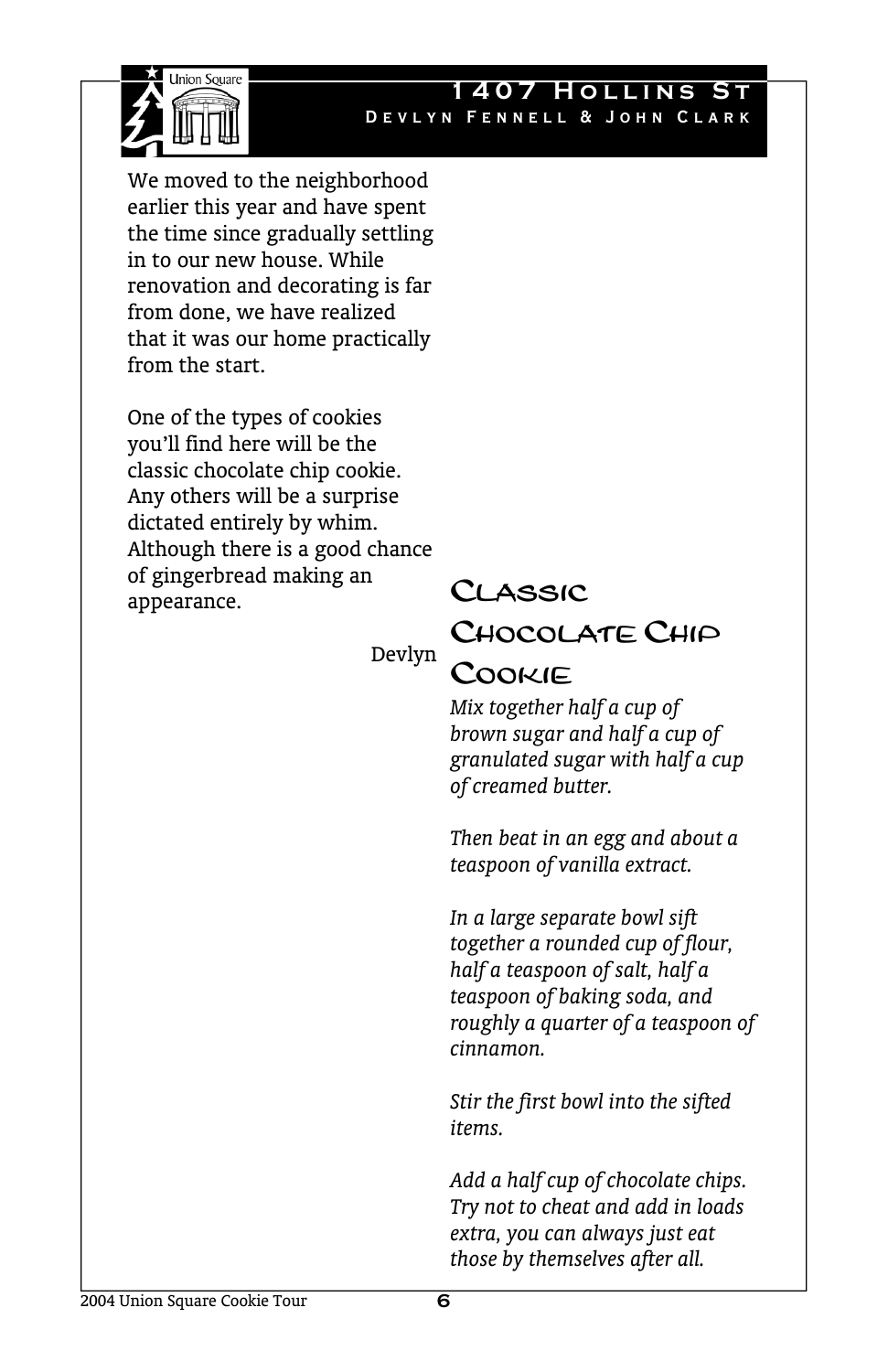### **1410 Hollins St**  Ron and Betty Brown



The Browns moved to their large, pre-Civil War, Union Square townhouse in January 1976. Though natives of suburbia, they quickly became acclimated to downtown living. Over the years, extensive renovations have been required in most parts of the house. The Browns have done most of the work themselves.

The home was originally a fine Victorian residence, wellappointed with ten fireplaces. Nine are functional, including one in the main bathroom. The kitchen fireplace required extensive restoration. The front of the house was chemically cleaned; but the owners did painting and addition of exterior shutters.

At the rear of the property is a small garden with a fountain. The main kitchen, adjoining laundry room, and bath have been completely remodeled. A spacious family room/study has been added on the third floor rear.

Don't miss the bath, which features a Jacuzzi, on the third floor. And be sure to visit the "Crow Bar" in the basement.

All three floors are open.

## Spritz Cookies

*1 cup butter or margarine, softened 2 1 /3 cups all-purpose flour 1 cup sugar 1 /2 tsp. baking powder 1 egg 1 /4 tsp. salt 1 tsp. vanilla or 1 /2 tsp. almond* 

*extract* 

*Cream butter and sugar; blend in egg and flavoring. Combine dry ingredients; stir into creamed mixture.* 

*Mix well.* 

*Do not chill the dough. Pack dough, half at a time, in cookie press. Press into desired shapes on un-greased cookie sheet. If desired, sprinkle with colored sugar crystals or trim with pieces of red and green candied cherries, pressing cherries lightly into dough.* 

*Bake at 400 degrees for 7 to 8 minutes.* 

*Cool.* 

*Makes about 6 dozen.*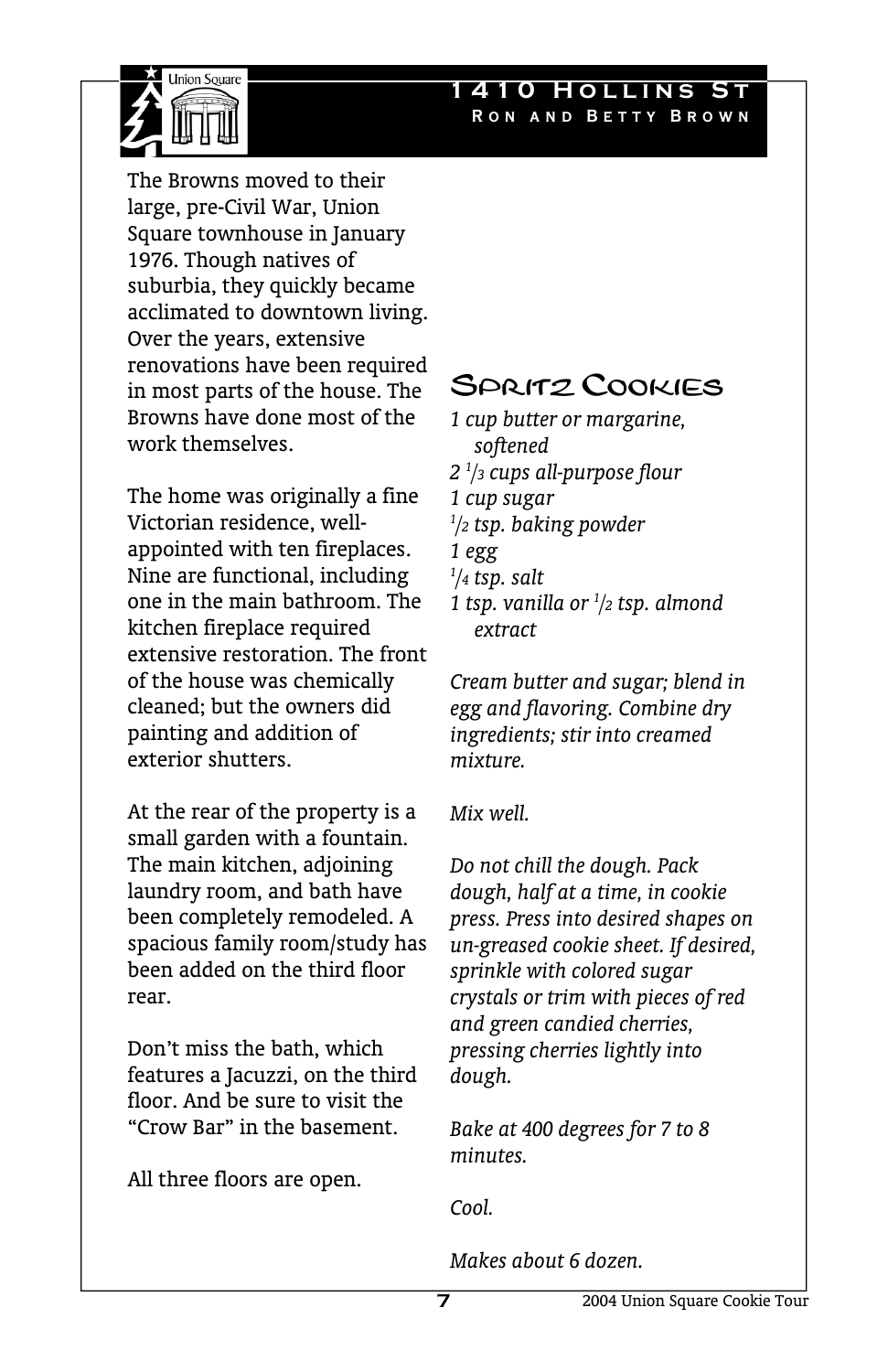

Constructed during the early 1840's, 1420 Hollins Street reflects the contributions of many Union Square principals. The Donnell Brothers, creators of Union Square, designed 1420 Hollins Street to a scale largely unmatched, even in this neighborhood of generous and luxurious homes. A butcher at nearby Hollins Market owned the house for most of the twentieth century. Also, Union Square neighbor, Ardebella Fox, completely renovated the house in the 1970's, with the assistance of master plasterer and Union Square resident, the late Chancery W. Dunlap. In 1997, 1420 Hollins Street was featured *3. Mix the dry ingredients into the*  in the movie, *Washington Square*, an adaptation of Henry James' novel of the same name.

Notable characteristics include the original fanlight above the front doors, double parlors, the leaded glass bay window in the formal dining room, and an 1850's-style garden, including a flagstone patio and water fountain. In addition, antique light fixtures throughout, although not original to the house, exemplify the transitional period between gas and electric fixtures.

In the next few years, Ms. Osborne hopes to undertake a major restoration of the house and its grounds, which were severely damaged by the prior owners' pets.

## **1420 Hollins St**  Tonya M. Osborne, Esq.

## Snickerdoodles

## *Ingredients*

- *½ cup softened margarine 2 tsp. cream of tartar ½ cup shortening 1 tsp. baking soda 1½ cups granulated sugar ¼ tsp. salt 2 eggs 2 tbs. granulated sugar 2 ¾ cups all-purpose flour*
- *2 tsp. cinnamon*

## *Directions*

- *1. Thoroughly cream margarine, shortening, sugar, & eggs.*
- *2. In a separate bowl, combine all dry ingredients except the final 2 tbs. of sugar & cinnamon.*
- *creamed mixture.*
- *4. Refrigerate the dough for at least 15 minutes (which makes it easier to handle). While the dough chills, stir the 2 tbs. of sugar & the 2 tsp. of cinnamon together in a bowl.* 
	- *5. When ready, preheat oven to 375 degrees. Form dough into balls the size of small walnuts. Roll dough balls in sugar/cinnamon mixture. Place 2 inches apart onto an un-greased baking sheet. Bake for 8 minutes, rotating cookie sheet in the oven at the halfway point.*
- *6. Remove cookie sheet from oven & let cookies sit on it for another minute or so before removing to cooling rack; cookies will settle as they cool.*
- *7. Yield: This recipe makes about 5 dozen small cookies, and they are the only non-chocolate cookies I have ever seen cause a stampede.*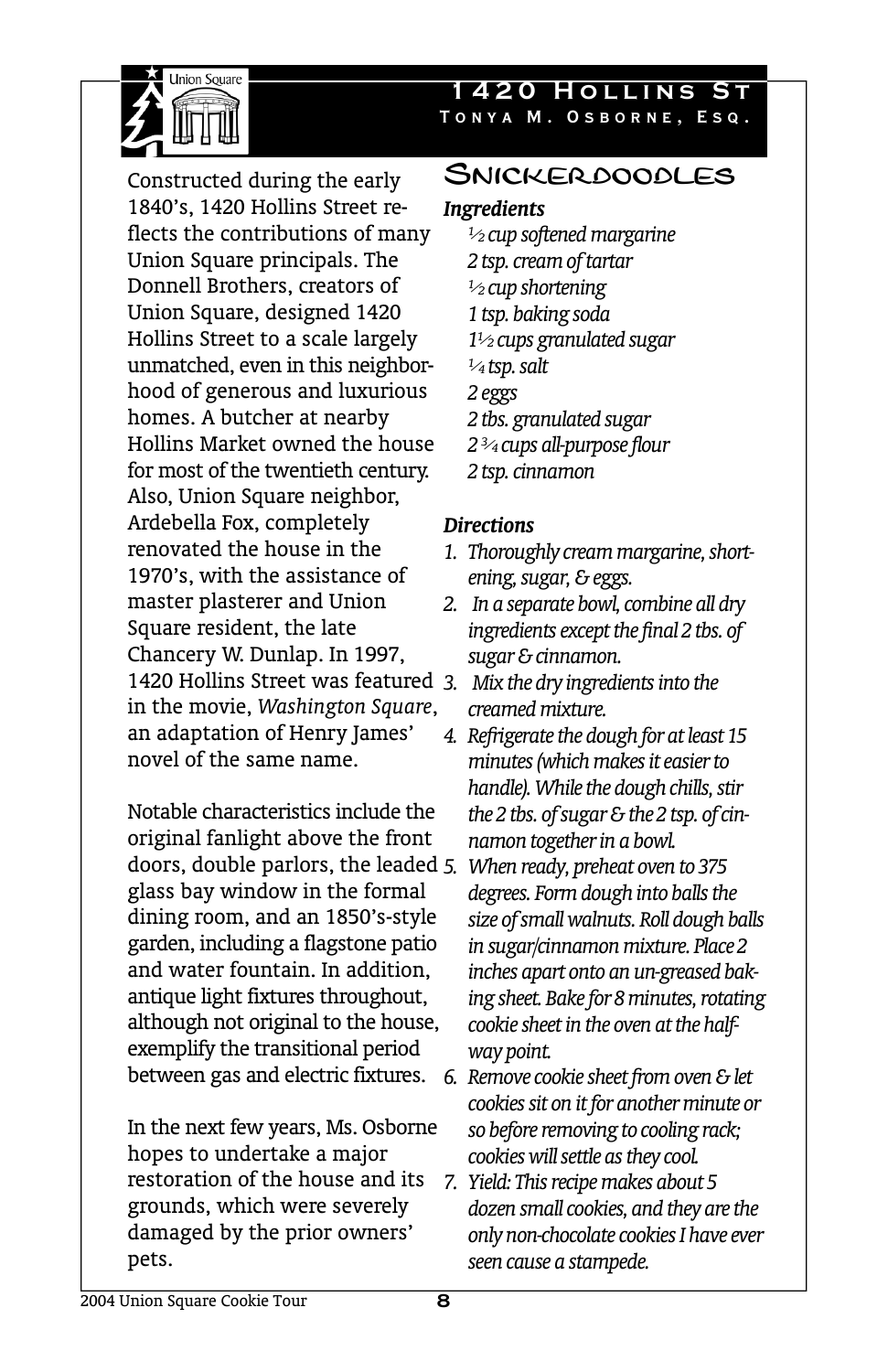

## **1504 HOLLINS** Michael and LaRonica McPherson

Three years ago Michael and LaRonica decided on the property at 1504 Hollins Street, after spending two years looking in the Baltimore City area for a home to restore.

Their requirements were simple. The house had to be large enough to accommodate their family and have as much of the original details as possible.

As it turns out their old house was overlooked by other buyers, because it was "too original," and deceptively appeared to need a great deal of repair.

Built in the 1880's, the 9 room home was never converted to apartments, and still maintains its original layout and fine detailing.

Since its purchase by the McPherson family, the home has *2 /3 cup raisins or dried apples or*  gone through quite a bit of cosmetic work, with plumbing and electrical improvements made. All the walls are the original plaster walls with the exception of the two bathrooms.

The most tedious task Michael and LaRonica had to face was removing years of wallpaper build up from every room in the house.

Restoration is ongoing, even with the improvements to the kitchen and bathrooms. The devil is in the details they say, and there will be years of battling the devil for this young couple.

## Applesauce Oatmeal Cookies (Vegan)

*3 cups oatmeal and 1 cup whole wheat flour, OR (2 cups oatmeal and 2 cups whole wheat flour – whichever combination you prefer) 1 tsp. baking soda 1 /4 tsp. nutmeg 1 cup unsweetened applesauce 1 cup sugar (or less) 1 tsp. vanilla* 

*dried cranberries* 

*Combine the oatmeal, flour, baking soda, and nutmeg. Mix up the applesauce, sugar, and vanilla and add them to the dry ingredients. Stir in the dried fruit.* 

*Roll in small balls and smash to 1 /4" thickness on the cookie sheet. Bake at 275 degrees for 22-25 minutes.* 

*Makes about 50 cookies with only .3 grams of fat each.*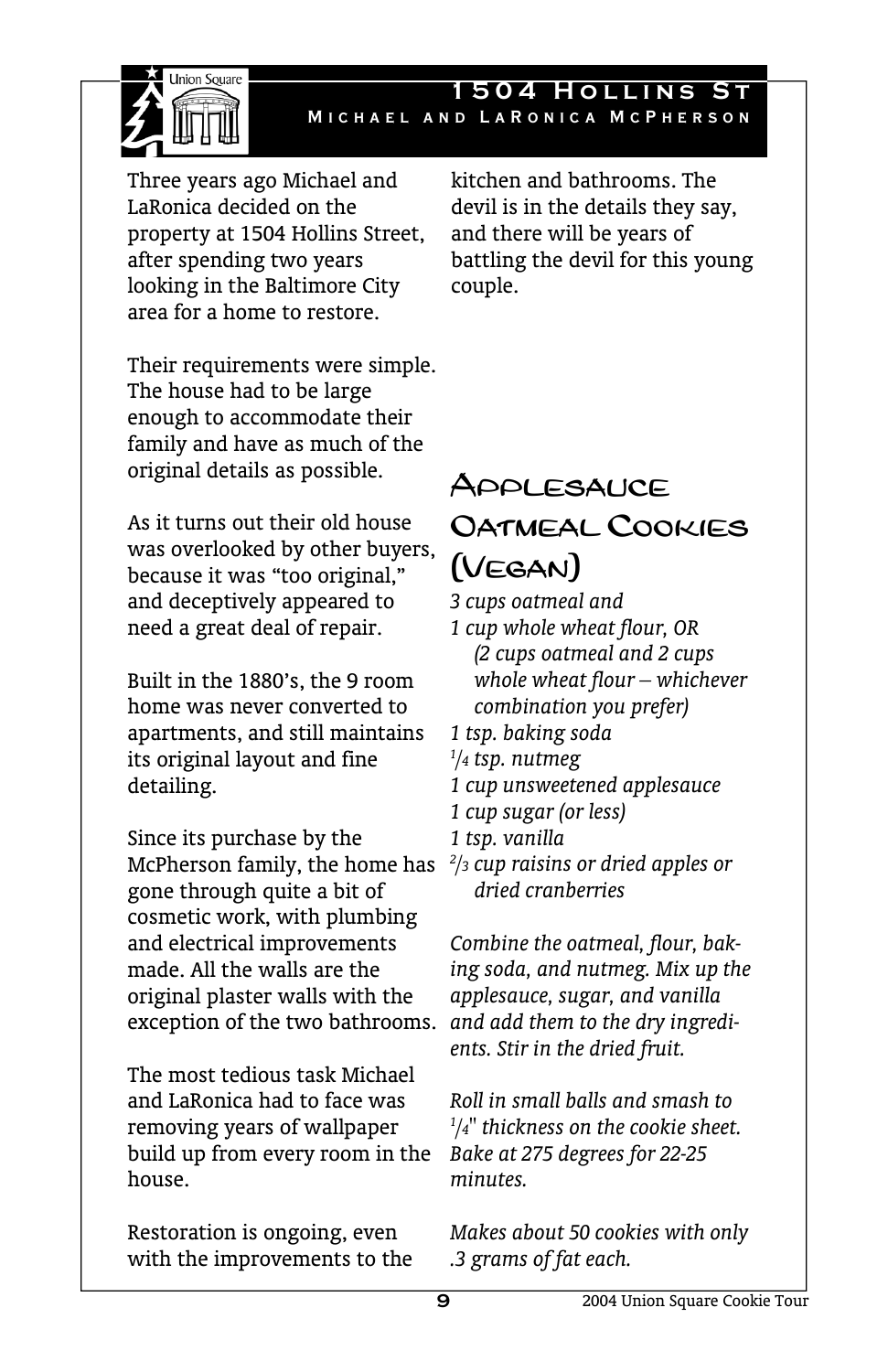

#### **1512 Hollins St**  Albert and Belinda Reed & Justin Gardner (and Jodie, Max & Scooby)

"You tricked me," exclaimed Belinda to me, regarding her move to Baltimore. I purchased a house three years ago on Fairmount Ave., just two streets north of Hollins, but seemingly worlds apart from living *on the park*. Belinda survived one year in the "hood," after we married last year, and the search was on for a place *on the square*. Daily, after a long commute from D.C., Belinda would purposely drive down Hollins and offer blessings to the *gods* of Union Square.

The daily offerings did not produce immediate results, although we were provided with our own muse in the form of longtime Square resident Karen Fretz, who introduced us to Dr. Dave Tilley, the owner of 1512. Dave was nearing the completion of a 25 year journey of rescuing, and magnificently restoring, a slice of charm on Union Square that, sadly for him, he eventually would never call home.

In September of 2004, after months of haggling with our mortgage company and with the resilient patience of Dave, "the slice of charm" became our reality, the "muse" is a dear and close friend, neighbors on the block have become family and, with each finishing touch, this is slowly becoming our home, although we will always consider this Dave Tilley's house.

P.S. Our house, and the adjacent 1510 were once joined at the hip as a funeral home, but that's a story for the 2005 Cookie Tour.

Al

# Darby Cocoa Kiss Cookies

from The Darby Field Inn in Albany, New Hampshire

*1 cup butter, softened 2 /3 cup sugar 1 tsp. vanilla 1 2 /3 cups unsifted all-purpose flour 1 /4 cup cocoa 1 cup finely chopped walnuts confectioner's sugar 1 9-oz. pkg. Hershey Kisses, unwrapped*

*Preheat oven to 375 degrees. Cream butter, sugar & vanilla in large mixer bowl. Combine flour & cocoa, then blend into butter mixture. Add walnuts; beat on low speed until well blended. Chill about one hour until firm enough to handle. Shape into balls. Press kisses into middle of each and place on un-greased cookie sheet. Bake 10-12 minutes or until set. Cool slightly. Remove to wire rack & cool completely. Roll in confectioner's sugar. If desired, roll in sugar again before serving.* 

Reprinted with the permission of the Mount Washington Valley Chamber of Commerce and Visitor's Bureau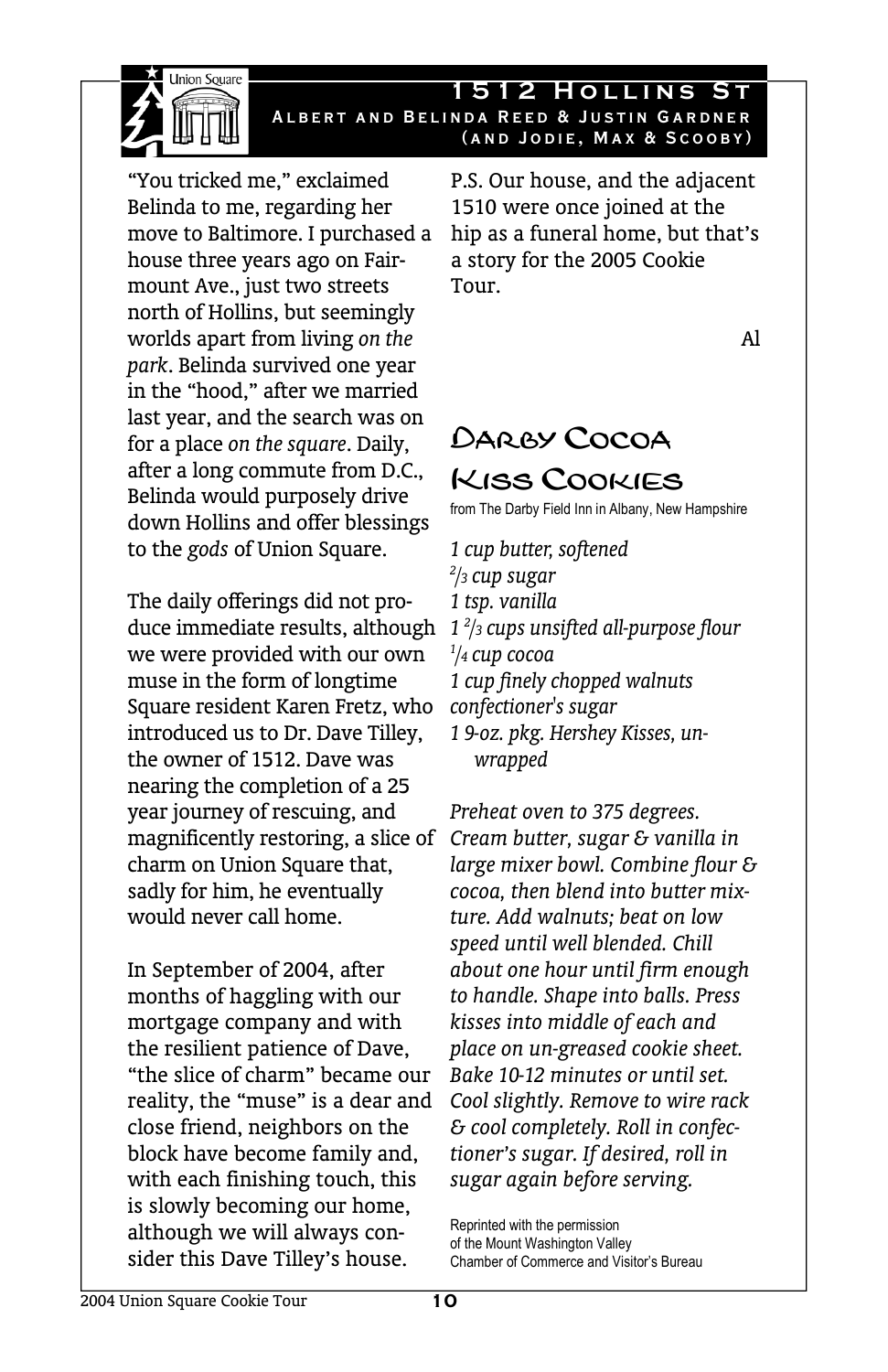

In the block of three-story Italianate-style row houses built by Jacob Saum in 1883 and running across the north side of Union square, the one at number 1524 Hollins Street is noteworthy in the world of letters.

In October 1883, August Mencken Sr., a cigar manufacturer, purchased the house and moved his family into it. His first child, Henry Louis Mencken, aged three, would (except for the time from September 1930 to March 1936) call this house his home for the remaining seventy-two years of his life.

H. L. Mencken (1880-1957), "The Sage of Baltimore," was perhaps the most influential journalist and social and literary critic in the 1920s. In addition to other interested organizations, being a columnist for the Baltimore *Evening Sun*, he edited *The Smart Set* and co-founded and edited the *American Mercury*. By his estimate, he wrote over ten million words. Mr. Mencken is a figure of enduring interest, many of his books are still in print, and he remains the subject of literary and biographic controversy.

Of particular interest is the back yard of his house which, to this day, carries his marks. Scattered throughout the yard are one hundred sixteen examples of decorative tiles made at the

## **1524 Hollins St**  H. L. Mencken House

Moravian Pottery and Tile Works in Doylestown, PA. In the southwest corner, against the brick wall on the west side of the yard in which is embedded Beethoven's death-mask, is a plaque *in memoriam* Tessie the Dog (1905-1921). The yard is full of such clues as to the personality which shaped it.

The house entered the register of National Historic Landmarks on July 28, 1983, was opened to the public on June 15, 1984 as a component of Baltimore's City Life Museum, and closed on June 20, 1997 with the Museum's failure. It is still not generally open to the public though there is an vigorous ongoing effort by The Friends of the H. L. Mencken House, working with to once again make the house accessible to the public in some way.

The H. L. Mencken House is open today courtesy of The Friends of the H. L. Mencken House.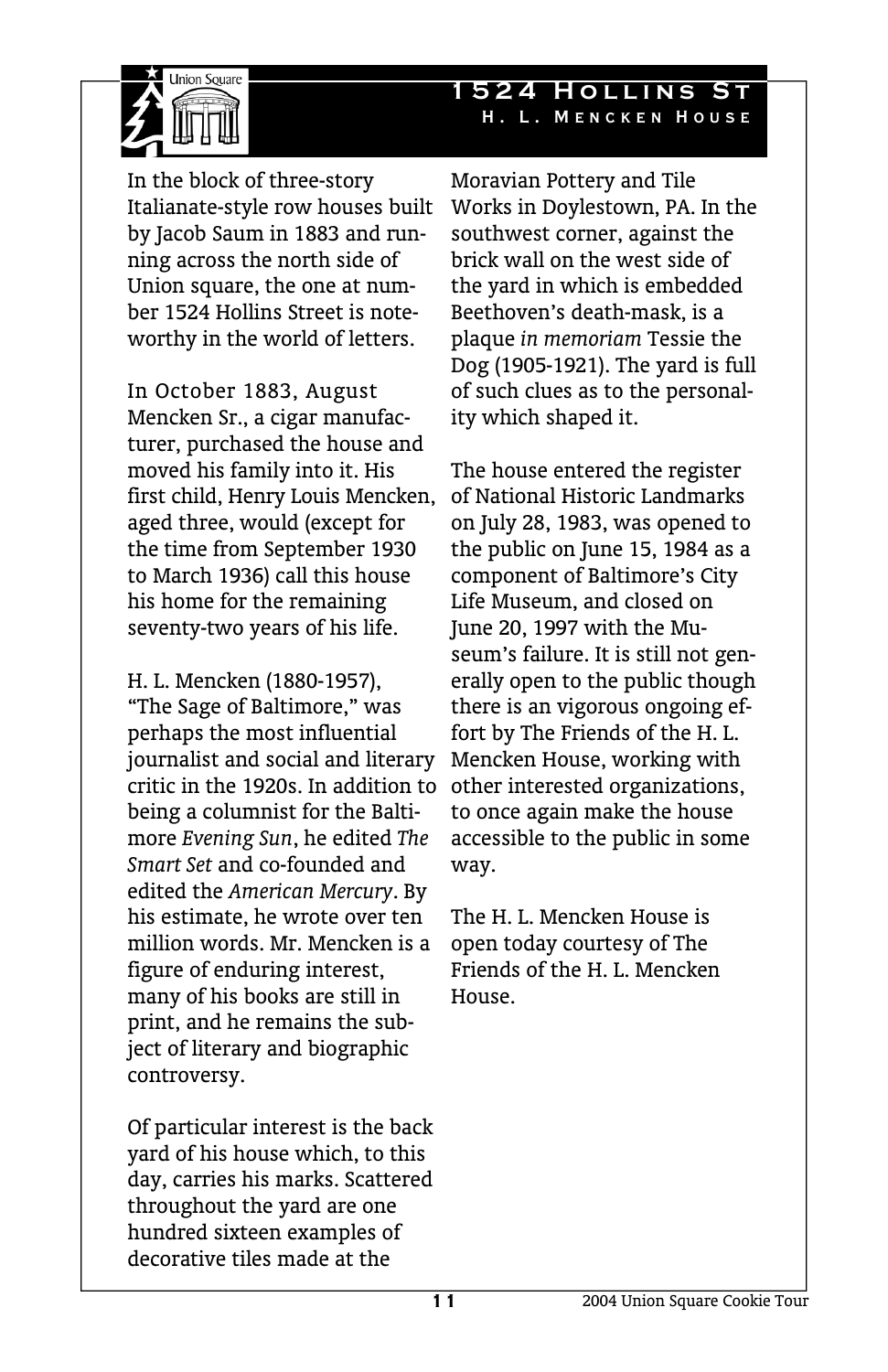

**1526 Hollins St**  Jim, Karen & Katherine Fretz

Cookies

Jim, Katherine, Sam Dawgie-Dawg HOLIDAY EGGNOG and I are honored this year to open our home to you. For the past 18 years we have been identified as being next-door neighbors to H. L. Mencken. We have invested a great deal of love, labor, and money to make our home comfortable for our family and guests. Please have a look, try a cookie, and spend some time chatting.

Enjoy the tour. Enjoy your holiday whatever it may be and, *½ tsp. ground nutmeg*  most of all, enjoy Life.

*Pax Vosbiscum* 

*Prep Time: 10 minutes plus 1 hour decorating Chilling Time: Overnight Baking Time: 8 to 10 minutes per cookie sheet 1 cup (2 sticks) butter or margarine, softened 2 cups granulated sugar 1 cup eggnog 1 tsp. baking soda* 

*5½ cups unsifted flour* 

*Eggnog icing (optional)* 

Karen *With mixer, beat butter and sugar in large bowl until fluffy. Add eggnog, baking soda and nutmeg. Mix well. Gradually add flour. Mix well.* 

> *Divide dough into fourths. Chill overnight in refrigerator or chill 2 hours in freezer.*

> *Preheat oven to 375º. On wellfloured surface, roll out dough, one-fourth at a time, to 1 /8 inch thickness. Cut with floured cookie cutters. Re-roll as necessary to use all dough. Place 1 inch apart on un-greased baking sheets.*

*Bake 8 to 10 minutes or until lightly browned. Cool. Store covered at room temperature. Ice and decorate if desired. Makes about 8 dozen.* 

**Eggnog Icing:** *With mixer, beat 3 cups sifted powdered sugar and 1 /4 cup softened butter or margarine in medium-sized bowl until well mixed. Gradually beat in 1 /3 cup eggnog until icing is smooth. Makes about 11 /2 cups.*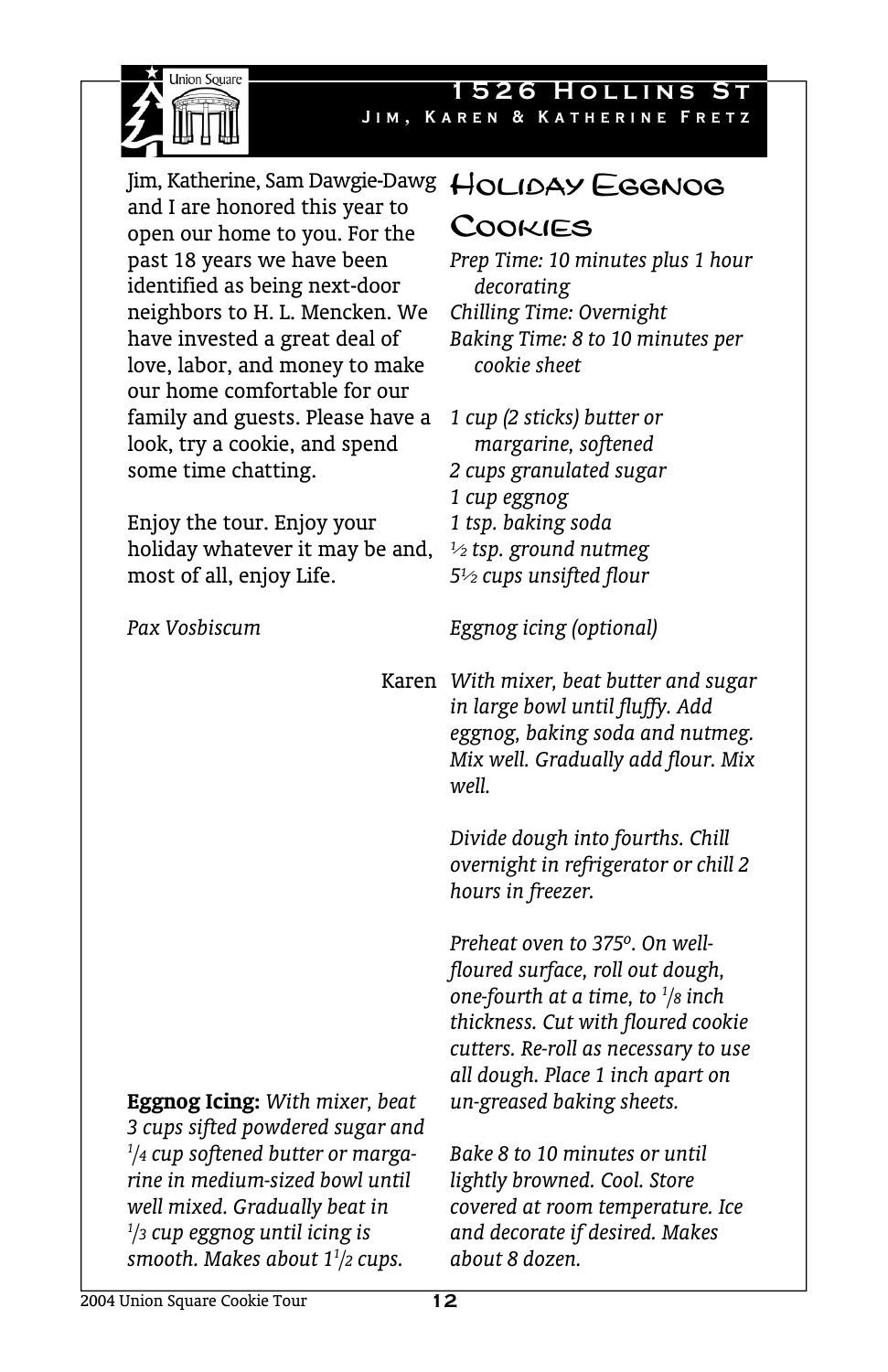

#### **1528 Hollins St**  David Naill, Karen Lemmert & Lillian and Ilan Naill

While much of our effort this year was focused on raising our two children, planting 10,000 trees at our farm, and establishing a design practice together, we have also continued with the *1 egg*  renovation of this house. We recently raised the dining room ceiling to its original height and restored the plaster molding and casework. We are also in the process of establishing the kitchen and back stair to their original location so that we can enjoy the yard this spring.

Welcome to our residence in progress, and please enjoy the tour.

*"Life itself is the proper binge." ~ Julia Child* 

Benne Cookies The Grass Roots Cookbook © Jean Anderson, 1992, Doubleday

*"Benne is believed to bring good luck – to those who grow the plant in their gardens and eat the seeds. Benne Cookies are one of the specialties for which Charleston cooks are famous."* 

*Recipe makes about 6 ½ dozen.* 

Benne Cookies

*¾ cup sesame (benne) seeds ½ cup butter, at room temperature 1 cup firmly-packed light brown sugar 1 cup sifted all-purpose flour* 

- *¼ tsp. salt*
- *1 tsp. vanilla*
- *1. Spread sesame seeds out in a pie pan and toast in a very slow oven (275 degrees.) until a pale amber color – about 10 minutes. Remove from oven and cool.*
- *2. [Increase oven temperature to 350 degrees] Cream butter until light and fluffy, add sugar and again cream until light. Beat in egg; stir in flour, sesame seeds, salt and vanilla.*
- Karen *3. Drop the dough in slightly rounded ½ teaspoonfuls onto greased baking sheets, spacing cookies 2 ½ to 3 inches apart. Do not attempt to get more than a dozen cookies on each large baking sheet – they spread considerably as they bake.* 
	- *4. Bake about 10 to 12 minutes at 350 degrees or until cookies are a rich caramel color. Remove from oven, let cookies cool on baking sheets about 1 minute, then loosen carefully with a pancake turner. If the cookies are too hot, they will crinkle up as you try to loosen them from the baking sheet; if they are too cool, they will shatter. The 1-minute cooling period seems about right. Spread cookies out one layer deep on heavy brown paper and cool thoroughly before eating. Store in airtight containers.*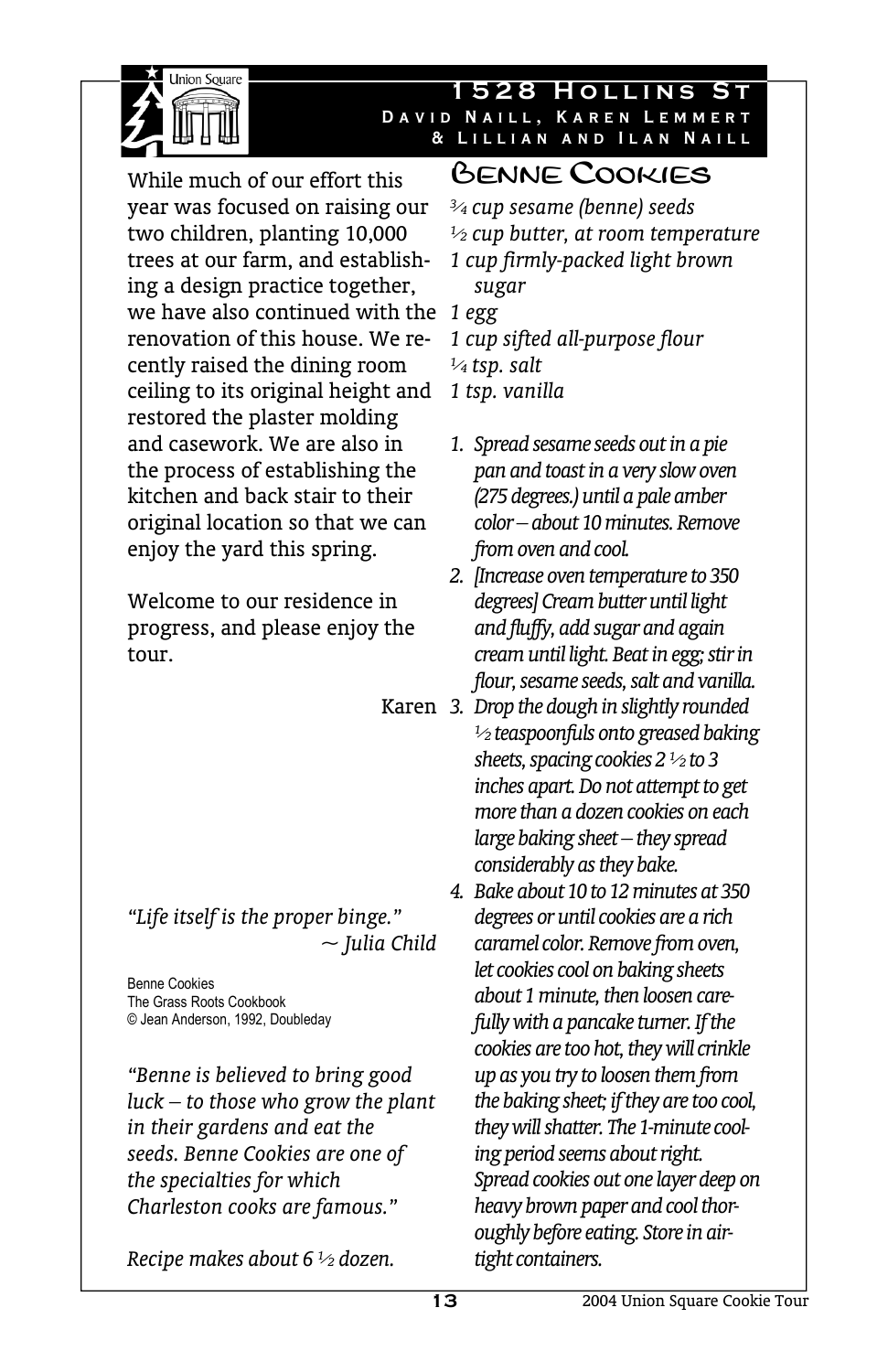#### **532 HOLLINS** Anthony and Jana Prado



The Prado family bought 1532 Hollins from the Whitely family in December 1995. They bought it many years earlier from a prestigious funeral home.

For almost 10 years, it has been a beautiful house and home to the current family – they have tried slowly to renovate it to the quality level that this lovely house deserves.

The Prado family includes Tony Prado, married to Jana T. Prado, with 3 children: Ilia, 22; Marco, 17; and Tais, 13.

In addition to serving as his home, 1532 Hollins includes an art and architecture studio for Tony. The location is convenient for Jana's work in downtown Baltimore. The home is also wellsituated for daughter Ilia's career in biological/genetic research. Marco and Tais are in high school and both show talent in art.

Tony was born in Brazil and the family goes there almost every other year to visit relatives and his roots. Tony studied art and architecture at the University of Brazil in Rio de Janeiro. His works are displayed in several venues including: museums in Brazil, Mexico and Georgia; biennials in Brazil, Mexico and Spain; and many shows in Brazil, Washington DC, Pennsylvania, Virginia and Connecticut.

# A Little History

Quoted from *The Baltimore Rowhouse* by Mary Ellen Hayward and Charles Belfoure

*Union Square was donated to the city in 1847 by the Donnell family. The area covered 2½ acres surrounding a natural spring, and was to be kept as a public park, fenced and improved at city expense. The city agreed and by the 1850s, the spring that had been turned into a drinking fountain, sported a Greek-Style portico, the park's perimeter was fenced, and curving walkways wended their way through the plot. It was renamed "Union Square."* 

*Developers at Union Square did not feel the need to use architects. Instead, they used known builders of the time, such as Maloney & Bane. Most houses overlooking Union Square sold between \$3000 and \$5000, and carried annual ground rent of \$100 to \$150.* 

*They are all designed under the Italianate Period: 1850-1890.* 

*Through the years since they were built, all the houses have gone through several renovations.*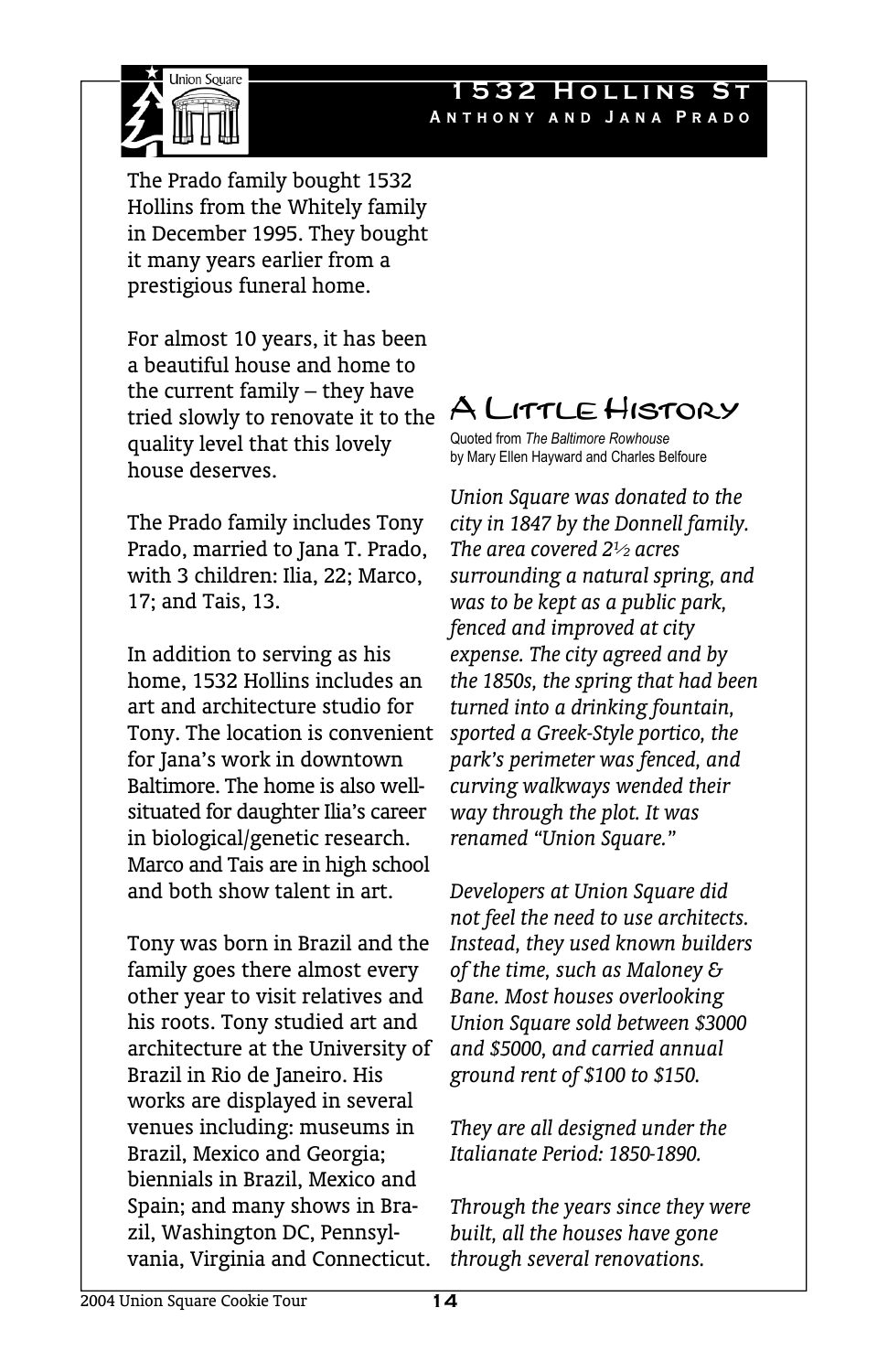



Work on this three-story brick Victorian row house was completed in 1872, taking a few months longer in construction than the houses in the same block because of the extra fine architectural finish details used throughout. The mixing of English, French, Italian, and Greek design details from numerous periods originally and as the house has been modified over the years adds to the eclectic design the Victorians are known for. This 19th century enthusiasm for mixing starts on the outside of the house with the Italian influence of the marble steps, bracketed roof cornice and segmental arch window tops, the English influence of the exposed red brick, and the French influence of the wrought iron window guards with leaf and flower scrolls and the espaliered garden planting.

The entry vestibule has blue wallpaper and a six-colour marble inlaid floor in a serpentine interconnecting design derived from Italian sources popular in the 1800's. The ceiling fixture is an electrified combination gas/electric brass fixture with a pineapple shaped crystal globe, which signifies hospitality.

The living room, or parlour as it would have been called, features oak floors inlaid with walnut, mahogany, and birch borders creating an intertwining French knot design. Perhaps the most striking element of the room is the black wall covering and painted ceiling, cornices, frieze, fireplace and trim. The black walls highlight the antique prints, ceramics, and period furniture. The fireplace, which dominates the room, is in the Tutor style with a mirror and gold gilded framed over mantel. The hearth is surrounded with marble in a "liver brown" colour popular in the late 19th century. The plaster ceiling is centered on a large Greek revival plaster medallion of acanthus leaves and egg and dart design. It is surrounded by eight nude nymphets emerging from foliage and holding flowers in the Neoclassical style, and surrounded with five pointed stars, which is an American design element. There is an egg and dart pattern coved cornice and a Greek urn and garland frieze and picture rail. The brass and crystal six arm light fixture features stylized Greek revival leaves. The room also contains a

wood chair rail, decorative trim, and carved wood corbels.

The dining room is similar in detail to the living room except for the frieze, which has Greek revival honeysuckle and arabesque designs with Wedgwood plaques. The main feature of the room is the 1880's carved dark cedar tavernell marble fireplace mantel. This brown color marble was perhaps the most popular marbles used during the Victorian period in the US and is often used for tops to furniture. The "salmon" colour wall covering, while not a traditional 19th century colour, gives the room a warm glow and contrasts Wedgwood and gold gilded mirror. Framed prints in the room are of various periods. There is a corner china closet, with Chinese export porcelain with the same colour as the walls.

The kitchen has been modernized with contemporary appliances and oak cabinets but retains the original architectural details of the room. The walk-in fireplace remains but has been modified to increase counter space.

## White Chocolate-Macadamia Cookies

- *1½ cups softened unsalted butter 1 cup light brown sugar*
- *½ cup sugar 2 eggs*
- *1½ tbs. pure vanilla extract*
- *3 cups flour 1 tsp. baking soda*
- *½ tsp. salt*
- *12 oz. high-quality white chocolate, coarsely chopped*
- *6 oz. salted macadamia nuts, coarsely chopped*

*Preheat the oven to 350 degrees. In a large bowl, cream the butters and sugars together. Add the eggs and vanilla extract. In a medium bowl, whisk the flour, baking soda and salt. Stir in the flour mixture slowly. Fold in the white chocolate chunks and macadamias. Drop by the tablespoonful two inches apart on un-greased cookie sheets. Bake for eight to 10 minutes or until set. Cookies should not brown. Cool on the cookie sheet for three minutes and then transfer to wire racks. Store in airtight containers or freeze.*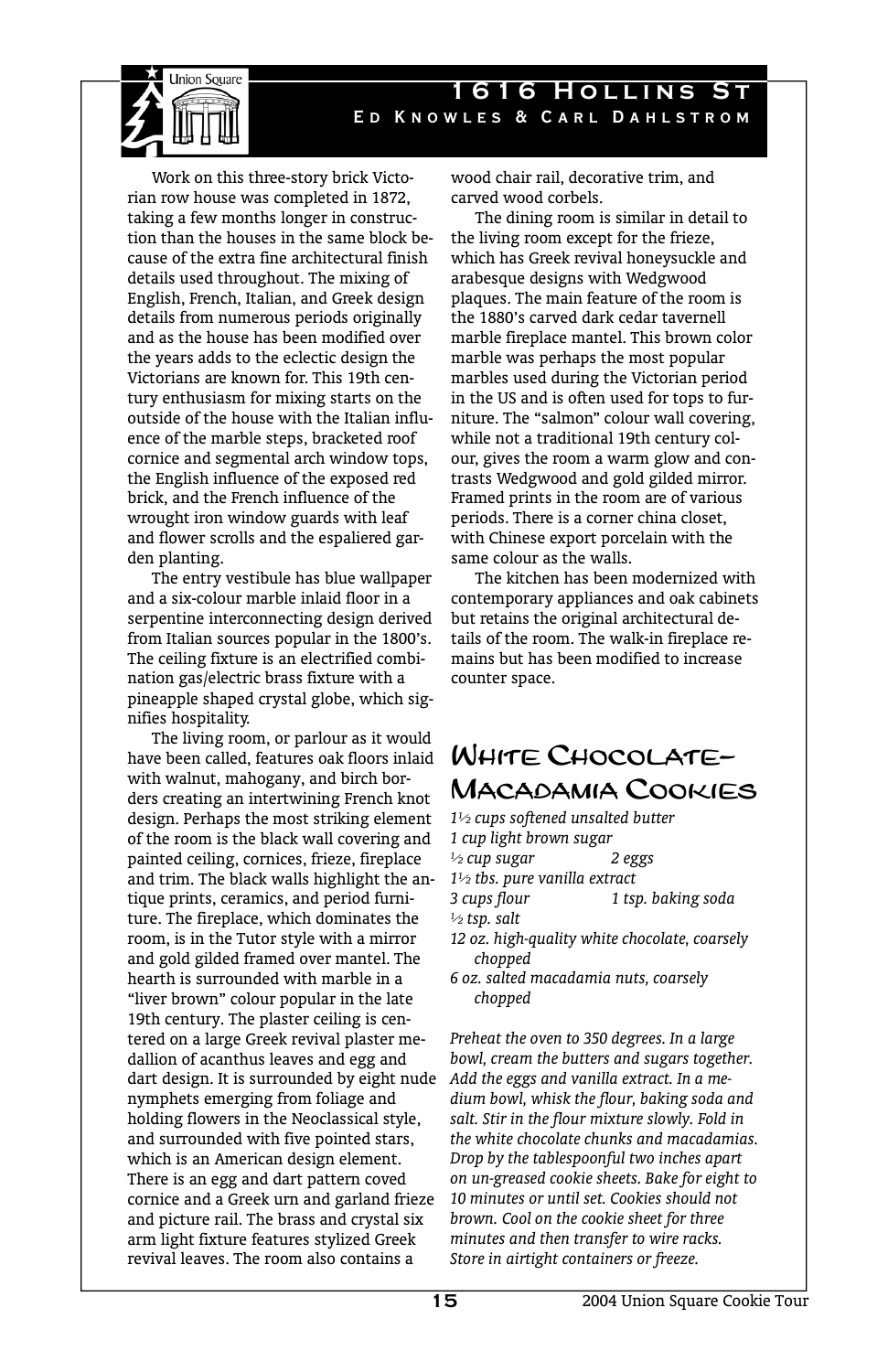

#### **1618 HOLLINS** Melvin L. and Ardebella Dean Fox

These homes were built during the time when wonderful woods were available. This is evident by the Oak front staircase, the Walnut rear stair case, the Georgia Pine floors, and the wide, intricately designed trim of the doors and windows.

One must truly appreciate the work of the "artist" as he molded freehand the plaster moldings. Many of our homes have marble and slate fireplaces.

Melvin's family has lived in Union Square for over 100 years. We love the neighborhood and will be happy to assist you in finding a home in our community.

## Bourbon Balls

*½ cup Bourbon 1 cup vanilla wafers finely rolled 1 ½ tablespoons white corn syrup 1 cup pecans, finely chopped 2 tablespoons cocoa* 

*Mix bourbon and syrup together. Add crumbs, nuts, and cocoa. Dust hands with powdered sugar. Roll balls the size of a walnut. Roll bourbon balls in powdered sugar. Store in refrigerator between layers of wax paper.* 

*Makes about 24 balls.*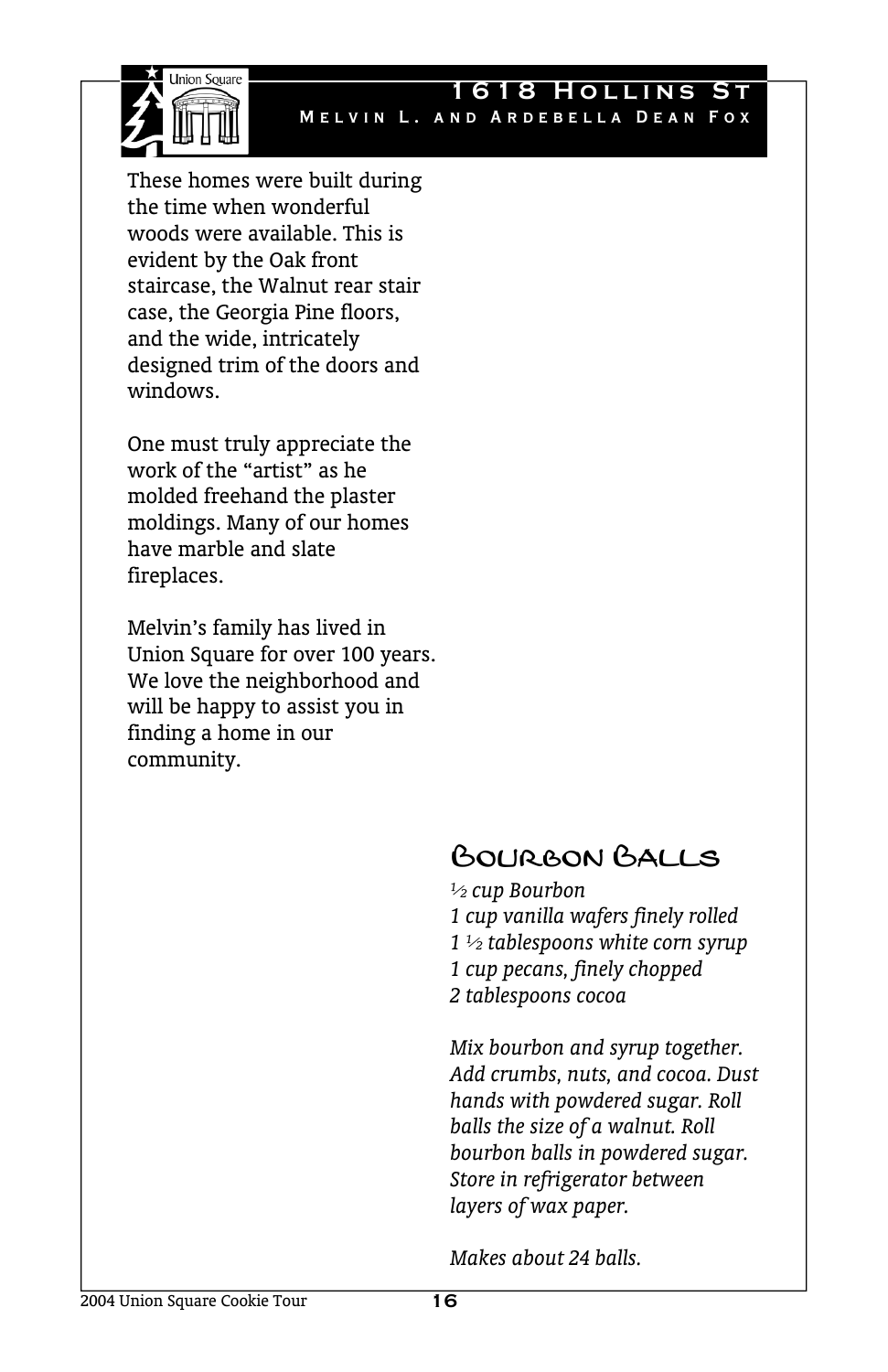

## **1628 Hollins St**  Diane Asher (Window Display)

Every year the Santa is in the window. It's a tradition!

No wonder people stop their cars or go home and return with their children. He looks so real with his blue glass eyes and velvet suit. All year, people say "we are waiting for the Santa in the window."

The other window is decorated with a Victorian lace curtain, featuring the outline of a Christmas tree embedded in lights.

> *Diane operates the Urban Christmas Shop in the library on the day of the tour, so she is unable to open her house.*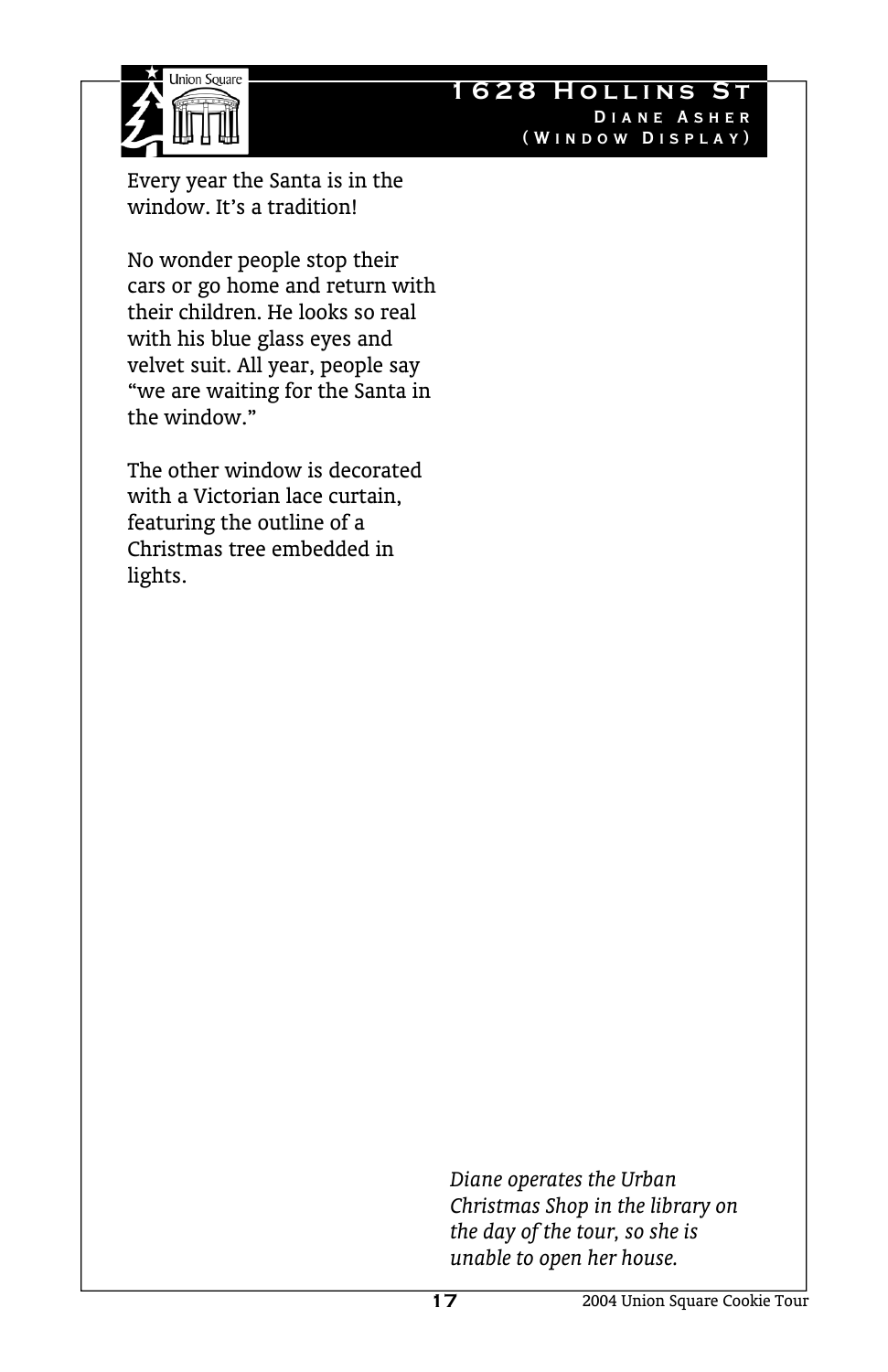

#### **HOLLINS** Antonio and Jennifer Clinkscales

We became residents of Union Square in 1996 at 1635 Frederick Road, as tenants of Diane Asher. Being so impressed with the neighborhood, we decided to buy our first home here in Union Square. We then asked Diane to sell us this house and she, being such a wonderful person, agreed. This house was beautiful at the time we bought it so there wasn't much to do. Just to add our own personal touches, we have begun to paint – beginning with the first floor – using shades of butter.

We don't know much about the history of our home except that it was built in the late 1800's and that the back yard used to be a gas station. We would welcome any additional information our neighbors may have concerning our home so we can share it with our visitors.

We have truly come to love our home and our neighborhood.

## Chocolate Chip Nut Cookies

*2 sticks butter softened 2 ¼ cups flour 2 eggs 1 tsp. salt ¾ cup brown sugar 1 tsp. baking powder ¾ cup of sugar 1 cup of nuts 1 tsp. of vanilla 2 cups of chocolate chips* 

Antonio & Jennifer *then sift slowly the dry ingredients Mix butter, eggs, both sugars, and vanilla in a large bowl. Next, mix flour, salt and baking powder, in with the wet mixture, mix all ingredients well. Now add nuts and chocolate chips to the mixture. Drop a teaspoon at a time of cookie mixture onto a lightly oiled cookie sheet about 1 ½ inches apart. (For best results use a cooking oil spray.) This recipe makes about 3 dozen cookies.*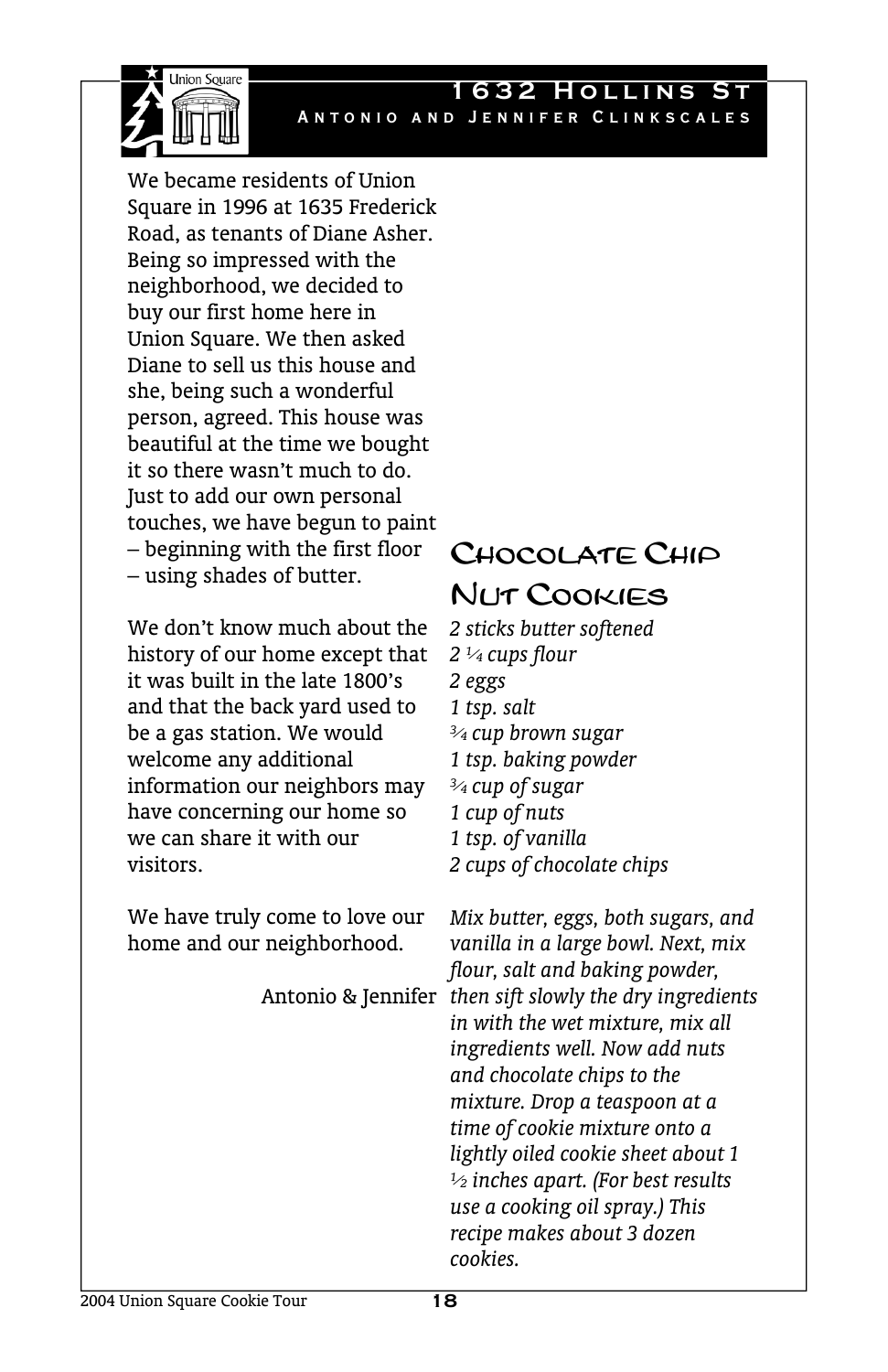## **120 South Gilmor St**  Leslie Dell



This late nineteenth century house has had many of the original features removed or changed over the years. But what you'll find now is a very warm, cozy and inviting home – a combination of Victorian and country. Wood floors throughout and exposed brick walls on every floor add charm and warmth. Stained glass windows throughout were made by Leslie. This home is a perfect setting for all of her antiques, arts and crafts collected over the last 20 years. While the stairwell is narrow, be sure to take time to push your way through so you can see changes on the second floor (where the kitchen is also located). You'll see lots of stuffed dolls and full sized stocking-faced dolls (Arthurson the golfer and Santa). There may also be a witch or two hanging around. Don't miss the formal library/dining area as well as a craft room addition – the craft room is all the way through the kitchen on the right side – just keep walking farther when you think you've come to the back of the house – you haven't! While the 3rd floor will not be opened for the tour, take a moment while you're on the 2nd floor landing to look up at the 3rd floor landing and the huge tri-fold mirror doors residing there and be happy you were not involved in helping to get them there!

Leslie's home is open for your viewing pleasure and also for your holiday gift-buying needs. She has some beautiful holiday decorations to enhance your own home. Items for sale will be prominently displayed with a large, colorful tag, primarily in the first floor apartment and in the second floor craft room. If it doesn't have a tag, its just one of many of her own collection.

## Happy Holidays!

*Come browse and share a cup of hot mulled cider and other spirits as offered.*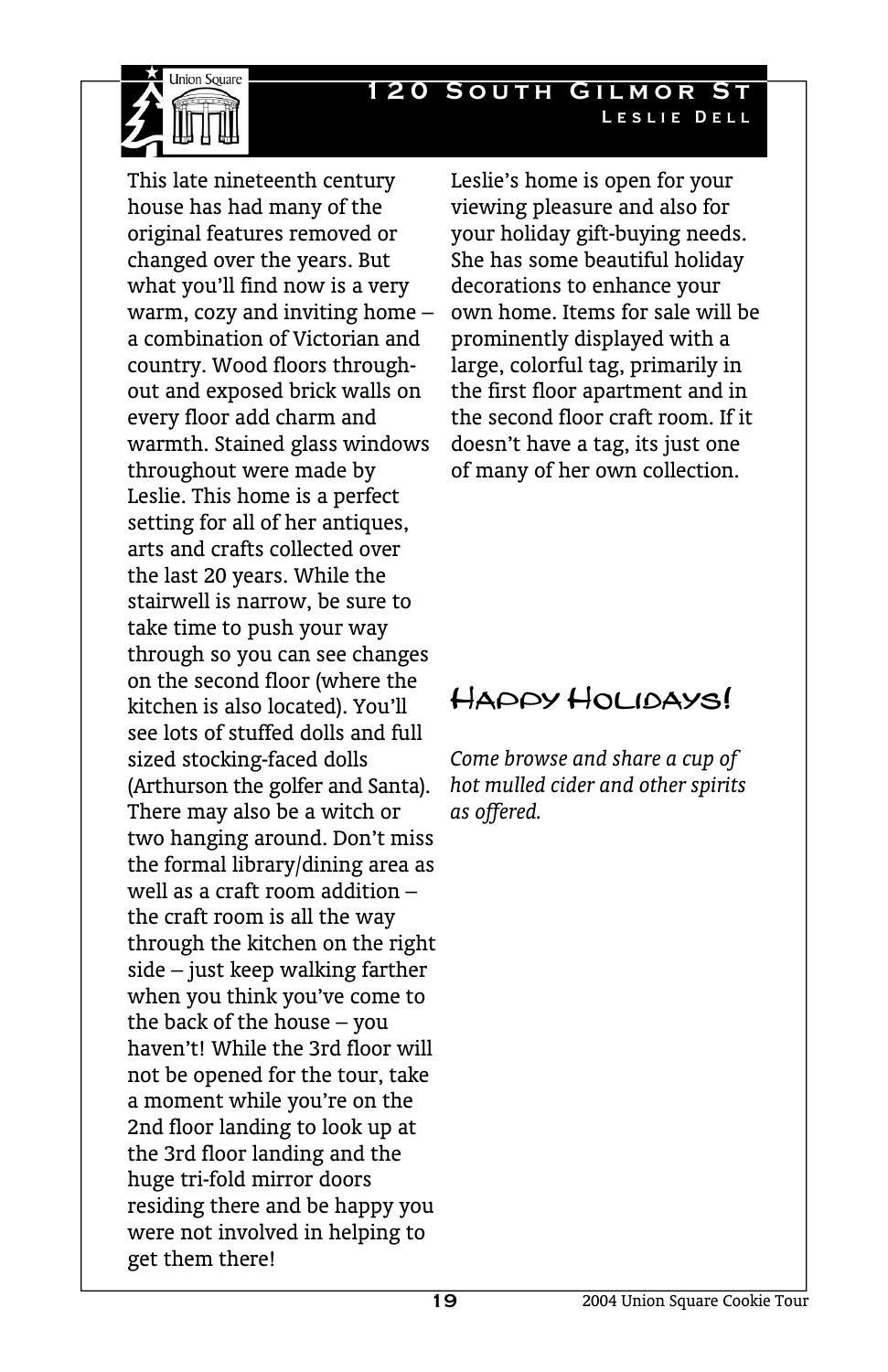### **16 SOUTH GILMOR** Cindi Ptak & Alesia Robinson



The family has moved fifteen feet closer to the square! Why are we moving out of the big house on the corner to the smaller one next door? I have grappled with this question for the last year. After buying this house at auction several years ago, we have finally been able to breathe some life back into it. It has been vacant for at least 30 years and I have lived next door for the last 15 of them. To say it had deteriorated some is an understatement. When we began work, the rear wall started to collapse. Among its many problems: an infestation of termites.

Today, the rear wall stands! The basement is still dirt, but the rest has been brought up to date. The parts of the house that remained intact are still there for you to see. Among a few of the finds: some old blue glass Bromo Seltzer bottles found in the dirt while digging for a sump pump; newspapers from 1938 under some old linoleum flooring; a few remnants of linoleum – too far gone to save, but some beautifully inspiring patterns; two tin ceilings; the original kitchen sink (huge!) reincorporated into a contemporary kitchen design; two original claw foot tubs; most of the old pine floors; and just tons of character that has made it all worth it.

So when finally pressed with the decision of where to move when most of the kids leave the nest, the

answer is: right next door. We love it, and hope you will enjoy our "new" home too. As in the last house, our kitchen will always be the family gathering spot. I offer *my* humble effort in the kitchen as one of the many treats to be found in Union Square during this special time of year.

Cindi & Alesia

## Traditional Butter Cookies

## *molded and dipped in chocolate*

*1 cup butter 1 cup sugar 2 large eggs 3 cups flour 1 tsp. grated lemon or orange rind* 

## *For molded cookies:*

*Preheat oven to 325 degrees. Press dough into un-greased mold. Bake for 10 minutes or until cookie edges are just light brown. Remove while hot.* 

## *How to prepare and dip into melted chocolate:*

*Place a package of Wilson Chocolate Cookie Dips in the top half of a double boiler. Simmer water in pan, remove from heat and place pan with chocolate on top. Stir. Or, melt Cookie Dips in a microwave. Place chocolate discs in an uncut disposable decorating bag or microwave-safe container and use defrost setting or half power.* 

*Dip ends, corners, or entire cookie. Dry. Or, use bag to cover cookie with lines of melted chocolate.*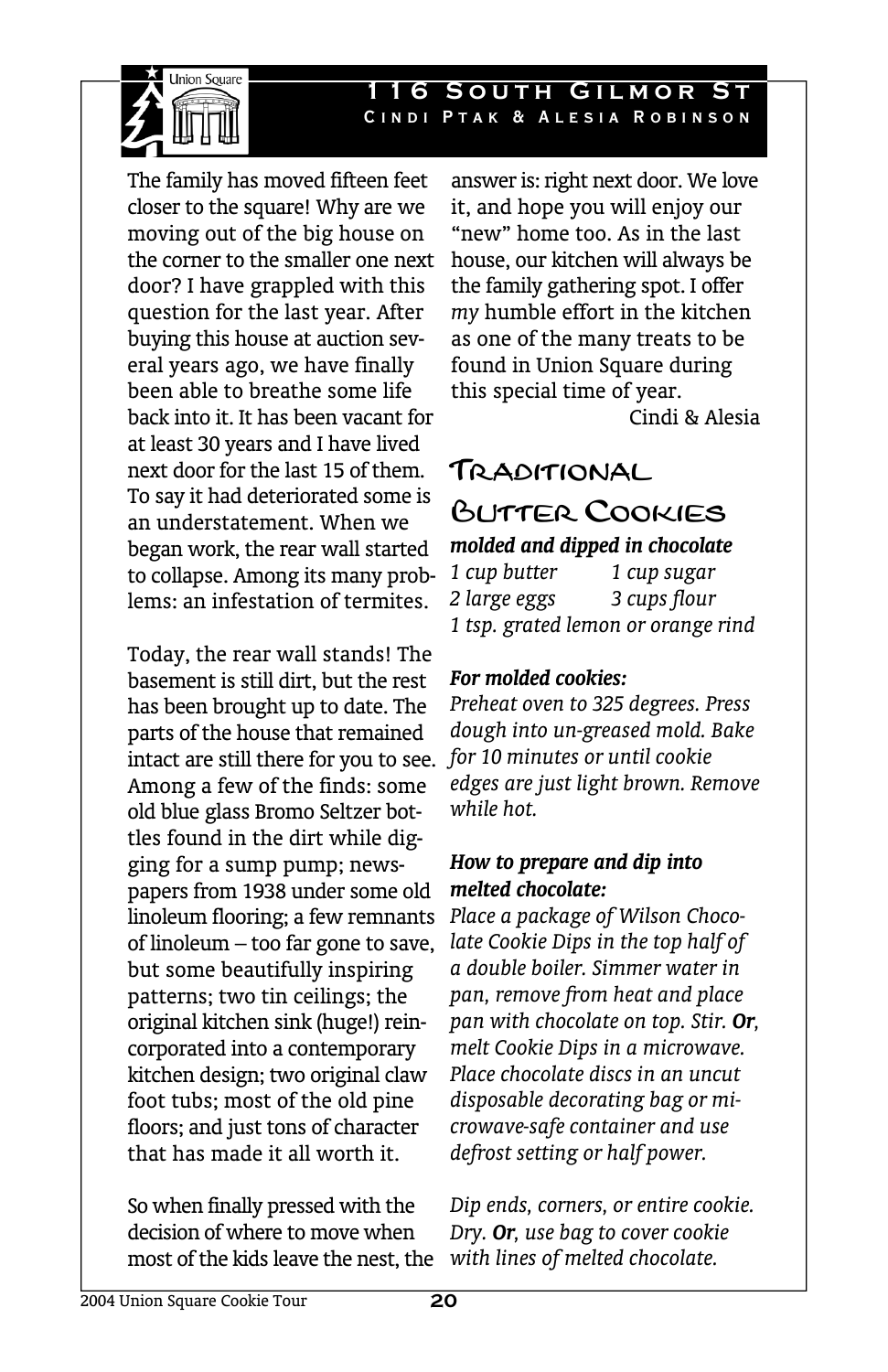#### **10 SOUTH GILMOR** Brosenne, Brown and Jones



 After years of renting in historic and elegant Union Square, it was time to become a home owner. Over the passage of 16 years and 2 rentals later, 110 South Gilmor Street is now home.

 Purchased in June of 1988, the 1880's Victorian style home, once three apartments, has taken on new looks over the years. The third floor was closed in 1940, and never used until 1988, as an apartment for Aunt Mae.

 The second floor was an apartment, which is now living area for the present home owner.

 The living space on the first floor is used by both of us. In 1988, the structure was converted to a single family type home. There were several dropped ceilings that were replaced with the standard drywall ceiling.

 Although some of the crown moulding that was removed could not be replaced, extensive restoration to the two ceilings has brought the Victorian style ambience back to the rooms.

 While in the process of restoring the parlor ceiling on the first floor, an 1889 Indian Head Penny was found above the crown moulding. This link to the home's first residents has been framed and placed on the wall in the parlor.

 Since the home was built, I'm the fourth owner of the home.

In searching the titles, Baltimore City has only three other residents listed.

 The extensive renovations required by this 125 year-old home of 10 rooms and 2½ baths has put a new meaning into the words "Home Owners." Feel free to ask questions...

 Harry and Aunt Mae say Ho, Ho, Ho, and Happy Holidays!

# Aunt Mae's Sugar Cookies

*2 /3 cup shortening 3 /4 cup granulated sugar 1 tsp. vanilla 1 egg 4 tsp. milk 2 cups sifted all-purpose flour 1 1 /2 tsp. baking power 1 /4 tsp. salt* 

*Thoroughly cream shortening, sugar, and vanilla. Add egg, beat until light and fluffy. Stir in milk. Sift together dry ingredients. Blend into creamed mixture. Divide dough in half. Chill for 1 hour.* 

*On lightly floured surface, roll to 1 /8 inch thickness. Cut in desired shapes with cutters. Bake on greased cookie sheet at 375 degrees about 6 or 8 minutes. Cool slightly; remove from pan.* 

*Makes 2 dozen.*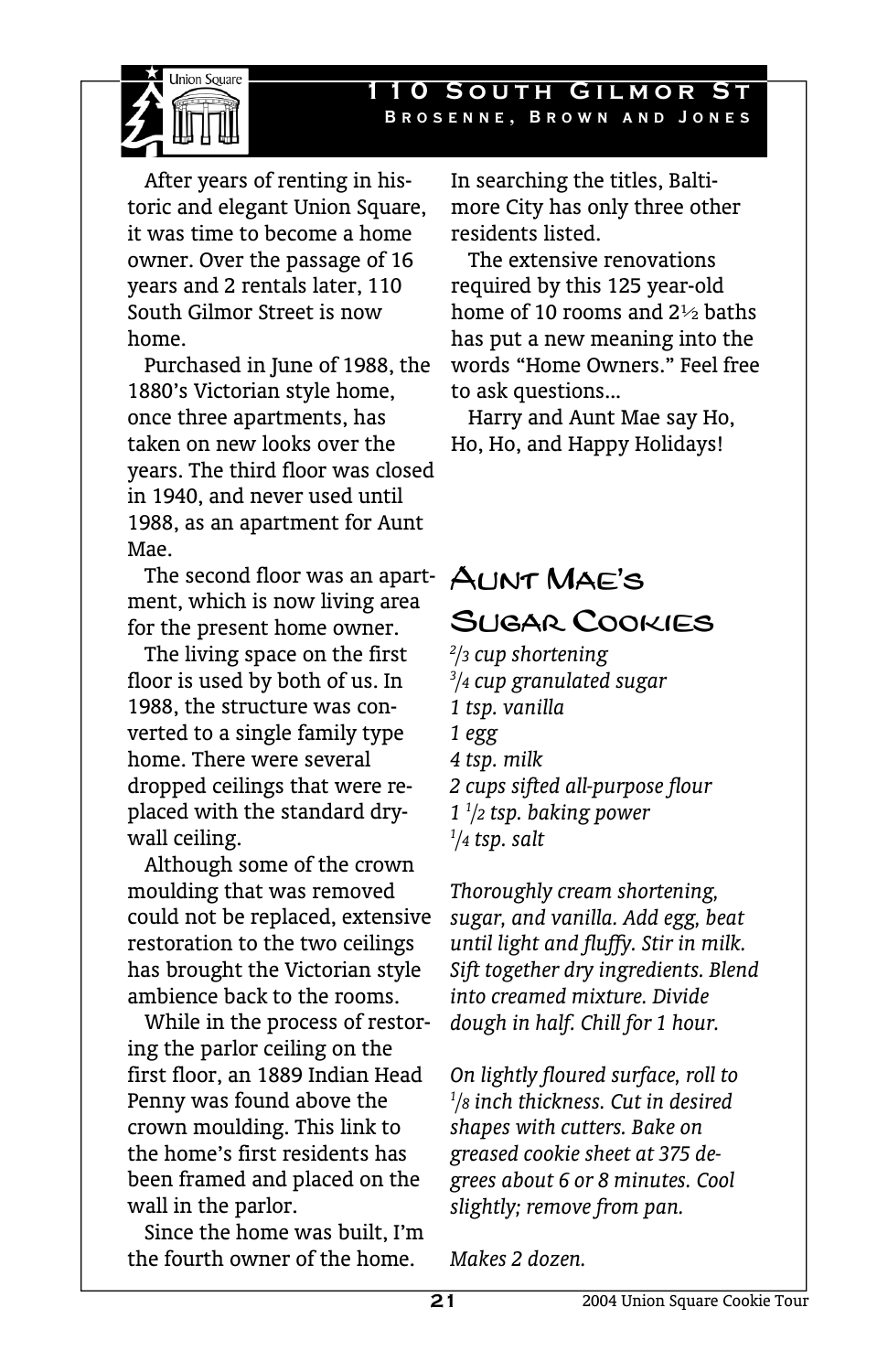

## **1515 WEST LOMBARD** Lizette and Andre Shelton

We moved to our new home in January 2002. The house was the first we saw when we were house hunting, and it was also the last.

We attended the Cookie Tour the year prior to purchasing our home. We knew that this was definitely our home and our community. The neighborhood was quite nice and we could tell that the people in Union Square took pride of their community.

Located directly in the center of the park, our 4-bedroom home is full of history and character. The house was built sometime in the 1880's. The home underwent major renovations, which began in 1997 by the previous owner. Some of the renovations included modifying the 6 bedrooms to 2 master bedrooms and 2 bedrooms. The kitchen, which was originally located in the basement, was moved to the first floor. The home still has its original imported mahogany railing, which is currently being restored. We have yet to finish the basement, but we extended the deck this year. Hopefully you'll continue to see changes in the next Cookie Tour!

Enjoy your visit and see you next year!

## Chocolate Chip Cookies

*½ cup butter ½ tsp. salt 2 cups flour 9 oz. Hershey chocolate bar (grated) 1 tsp. baking soda 2 eggs 1 cup sugar 1 tsp. baking powder 2 ½ cups oatmeal 1 ½ cups chopped nuts 12 oz. chocolate chips 1 tsp. vanilla 1 cup brown sugar* 

*Blend oatmeal fine in blender. Cream butter, both sugars, eggs and vanilla. Mix together with flour, oatmeal, salt, baking power, and baking soda. Add chocolate chips, Hershey bar and nuts. Roll into ball and place two inches apart on a cookie sheet.* 

*Bake for 10 minutes in a 375 degree oven.* 

Lizette & Andre

*Makes 112 cookies.*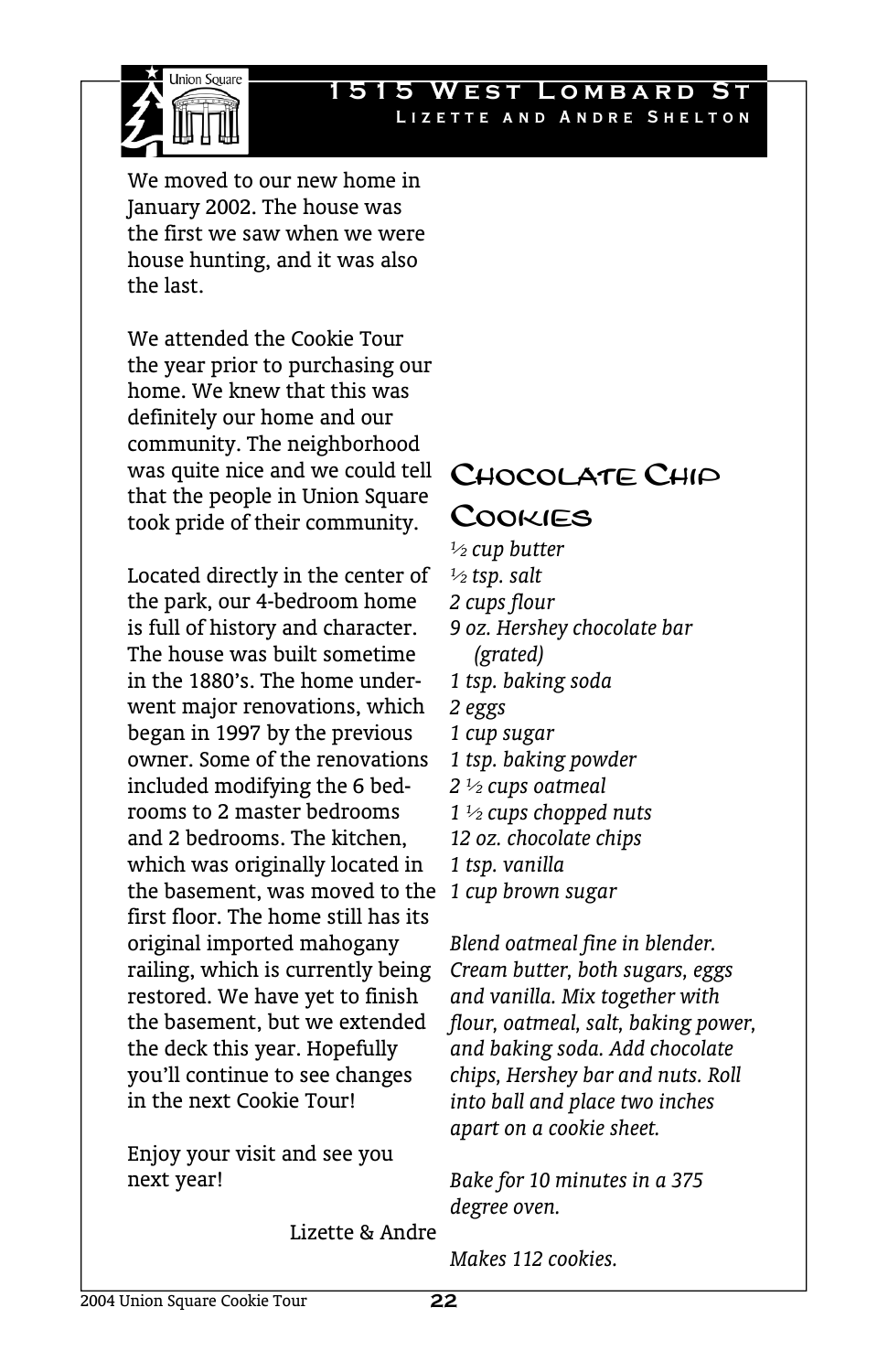

**501 WEST LOMBARD** Catherine Zorc, Audra Agnelly & Susan Chamberlain

Catherine Zorc has enjoyed being a part of Union Square since May 2003, when she bought this house, which has since been repainted and the wood floors refinished. The previous owners made numerous renovations, including moving the kitchen from the basement to the first floor and putting a bedroom in the basement. The house has five bedrooms and three bathrooms. There is a detached garage and a long backyard where Audra has devoted many hours gardening.

We welcome you to the neighborhood!

*Ingredients:* 

*¾ cup chopped walnuts ½ cup plus 2 tbs. all purpose flour ½ cup sweetened flaked coconut, lightly toasted ½ tsp. baking powder ½ tsp. salt ½ cup (1 stick) unsalted butter, room temperature 6 oz. unsweetened chocolate, chopped 2 cups semisweet chocolate chips (about 12 oz.), divided 4 tsp. instant coffee crystals 1 tbs. vanilla extract 1 ½ cups sugar 4 large eggs 1 cup peanut butter chips* 

# Chocolate Peanut Butter Chip Fudge Cookies

*Preheat oven to 350°F. Line 2 large rimmed baking sheets with aluminum foil or parchment paper. Combine chopped walnuts, flour, toasted coconut, baking powder, and salt in medium bowl. Stir until well-blended.* 

*Combine butter, chopped unsweetened chocolate, and 1 cup chocolate chips in heavy medium saucepan. Stir over low heat until butter and chocolate are melted and smooth. Remove saucepan from heat.* 

*Whisk instant coffee crystals and vanilla extract in medium bowl until coffee crystals dissolve. Add sugar and eggs. Using electric mixer, beat until mixture thickens, about 2 minutes. Beat in melted chocolate mixture, then chopped walnut mixture. Stir in remaining 1 cup chocolate chips and peanut butter chips. Mound 2 tablespoons dough for each cookie onto prepared baking sheets, spacing 2 inches apart.* 

*Bake cookies until puffed and cracked but still soft in center, about 12 minutes. Let cookies cool on sheets 10 minutes. Using spatula, transfer cookies to rack and cool. (Recipe from epicurious.com)*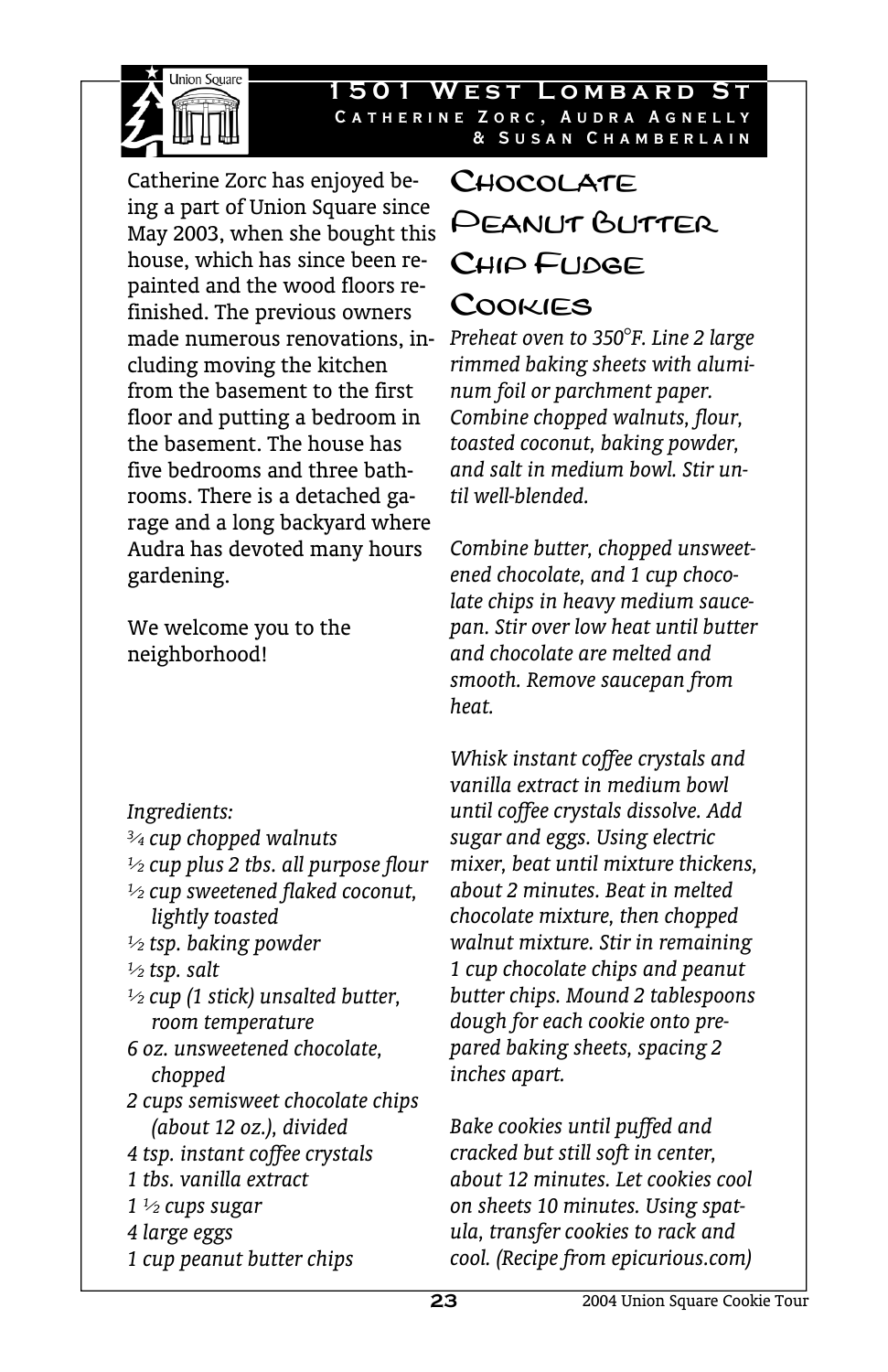

## **1425 West Lombard St**  Daryl Napier

This home was built in 1903 as a single-family dwelling. Over the years it was converted into six one-bedroom apartment units. Daryl purchased the building in August 2000 and began converting it back to a single-family home.

This residence now consists of a formal living room, entertainment area, large eat-in kitchen, laundry and half-bath on the first floor. The second level has two guest bedrooms and full bath, and also a master bedroom with a master bath.

The third level consists of a mother-in-law suite. Also, a lounge and gym area are under construction.

The house is shared with Sean and two energetic Schnauzers, Shasta and Sheba.

Ssshhh!

*The cookie recipe is a family secret – sorry.*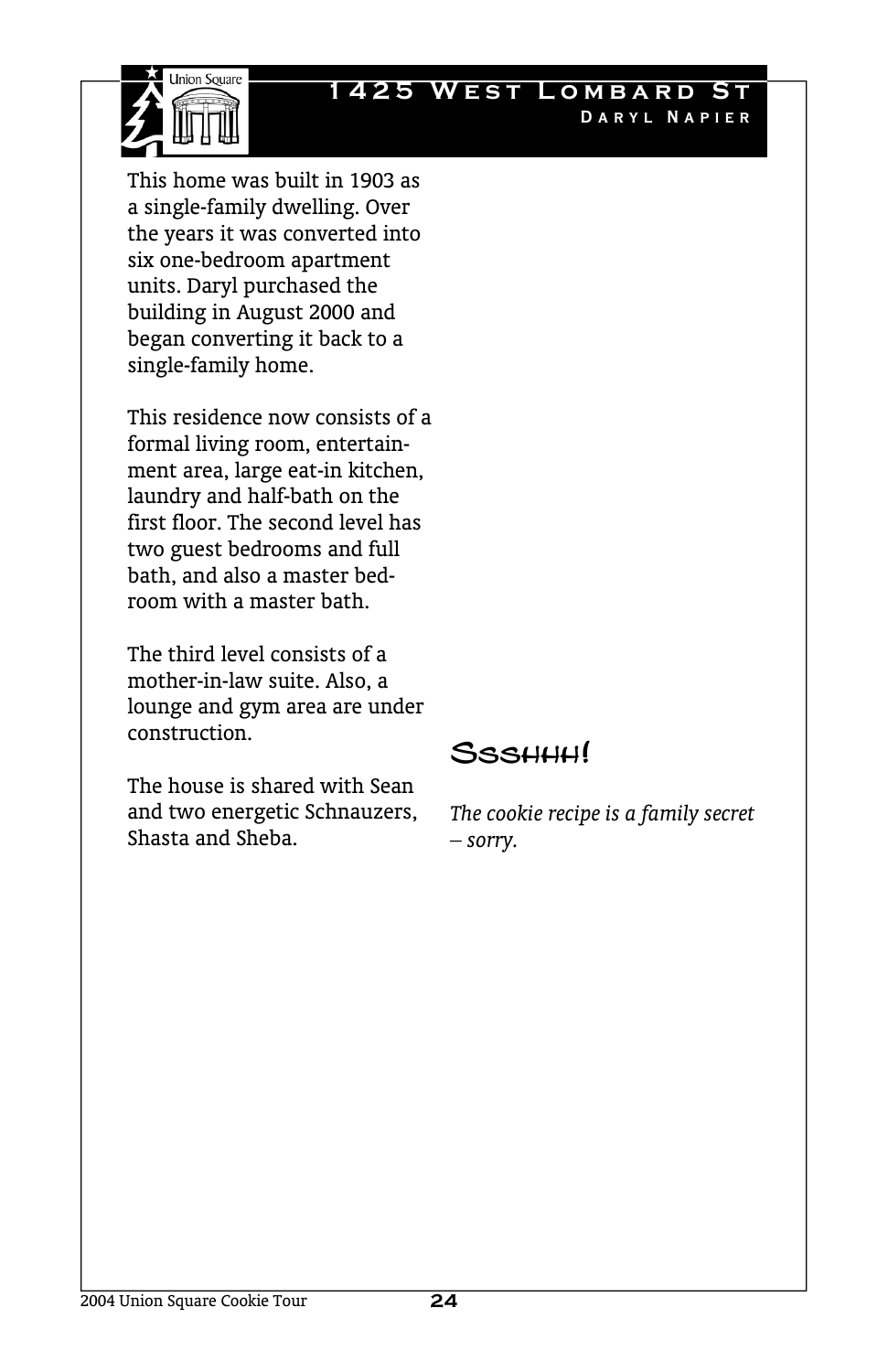

**108 South Stricker St**  Amy Spatz

My house was constructed in 1900 and I have been here since July 1998. The house was stylishly adapted for contemporary use by two previous owners. I have made the mechanical and personal renovations that make the home suitable for the 21<sup>st</sup> Century. The house retains its turn-of-the-century character with a stained glass transom, marble stairs and wrought iron at the entrance. It also has a fine old wood burning stove in the formal front living room and curved stairway with a solid walnut banister and turned spindles with scrolled trim adorning each stair to the second and third floor. There are original tin ceilings in the kitchen and one bedroom/office on the second floor. After two years, I learned how to properly light a fine German-built castiron coal stove in the dining room.

During my tenure, I have upgraded the electrical service, renovated the kitchen, added a brick patio in the rear, renovated one bathroom and added a second bathroom. What I like best about my home is the second floor atrium-like space above the dining area, with a skylight, my outdoor patio and garden area, shared with my northern neighbor Paula, and my 2nd story rooftop vegetable and herb garden.

My grandfather restored hundreds of 1920 player pianos as a hobby/small business and hopefully my "thirty-year old restoration" will be playing well and you can "pump" your favorite Christmas carol or Broadway show tune during your visit.

Amy

## Chocolate Gingersnap Truffles

*8 oz semisweet chocolate, chopped 1 /2 c. (1 stick) unsalted butter 2 /3 c. finely-crushed gingersnaps 3 tbs. Jack Daniel's whiskey 1 /2 c. unsweetened cocoa powder 1 /2 c. powdered sugar* 

*Melt chocolate and butter in a heavy medium saucepan over low heat, stirring until smooth. Mix in crushed cookies and whiskey. Pour into bowl. Cover and chill until firm, about 45 minutes.* 

*Line cookie sheet with foil. Drop truffle mixture by tablespoons onto foil, spacing apart. Freeze 15 minutes. Roll each between palms of hands into smooth round. Sift cocoa powder and sugar into shallow dish. Roll each truffle in cocoa mixture. (Can be prepared 1 week ahead. Cover and refrigerate in air-tight container.) Let stand 15 minutes at room temperature before serving. – Bon Appetit*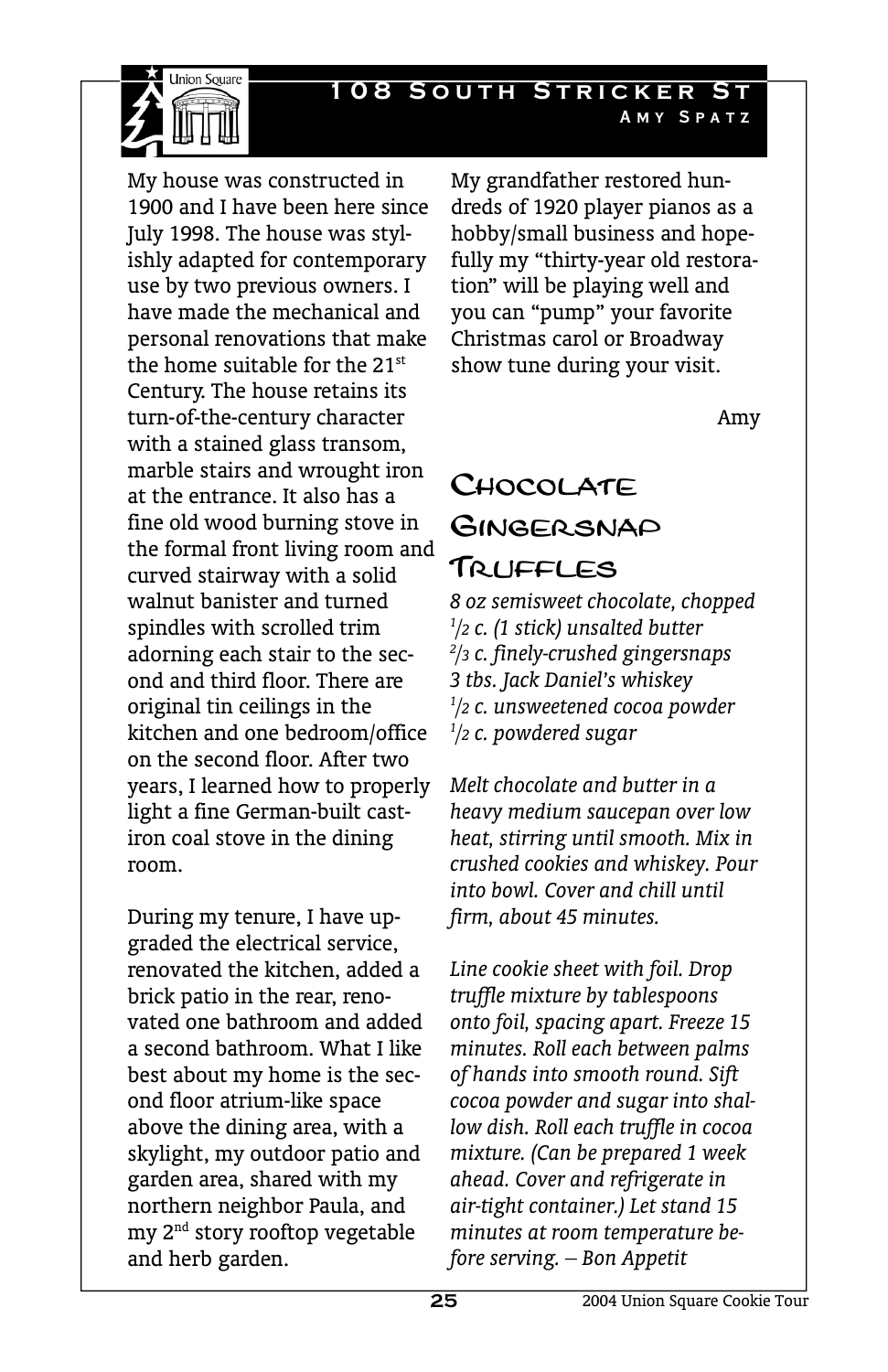

#### **100 South Stricker St**  Debbie and Bill Adler (Home of SoWeBo Arts, Inc.)

We bid you a warm Christmas welcome to our home, one of the oldest in Union Square. Its image is featured as one of the Christmas cards offered today for this Cookie Tour. This 8,000 squarefoot white elephant is still in a renovation mode. All is in keeping with historical preservation requirements. We have added improvements to upgrade this previously vacant and condemned building: the heating and air conditioning systems have been installed, the electric is completed and plumbing systems have been roughed in. New rubber roofs have been installed over the garage and rear addition and new sidewalks and driveways have been finished with built-in gutter drainage to the curb. Reconditioned French doors have been added on all three levels on the south side to maximize on the natural light. Every window on ground, first, second and third floors have been caulked, primed and repainted in a color approved by the Historic Commission (CHAP). Also worth a peek is a sky light above the central staircase. One hundred feet of cornice has been reconstructed and the top two feet of brickwork has been relayed. Some 100 window sashes have been reconditioned. The front columns have been re-cast and painted and are now protected by a rubber roof. The plaster work around the light fixture in the foyer has been repaired and restored. There's a new mantle and an antique Latrobe coal stove

in the great room on the first floor. The floors have been sanded and refinished. On the upper floors, 240 sheets of sheetrock have been hung, finished and primed.

Also noteworthy – SoWeBo Arts, Inc., uses 100 S. Stricker as their home of record and you are welcome to inquire about this wonderful arts community. Today we invite you to browse and enjoy SoWeBo Art-Mart. Items are available for purchase. The tree in the great room has been decorated by the children of SoWeBo.

Debbie & Bill

# **CORNMEAL** Cranberry Cookies

*3 c. flour; 1 ½ c. sugar; Cornmeal - ½ c. yellow & ½ c. white; ½ tsp. salt; 2 tsp. baking powder; 2 large eggs; ½ tsp. baking soda; 1½ c. butter (3 sticks) softened; 2 tsp. vanilla; 2 c. dried cranberries* 

 *Preheat oven to 350 degrees. Yield: 48 cookies* 

 *In large bowl, mix together flour, cornmeal, baking powder and salt. In large mixing bowl, use an electric mixer to cream butter and sugar, beat until fluffy, add eggs one at a time, and mix well. Add the flour mixture and vanilla, and stir until combined well. Stir in cranberries.* 

 *Hand roll into small (one tsp.) balls two inches apart on greased cookie sheet in oven 12 minutes. Transfer cookies with a spatula to racks to cool.*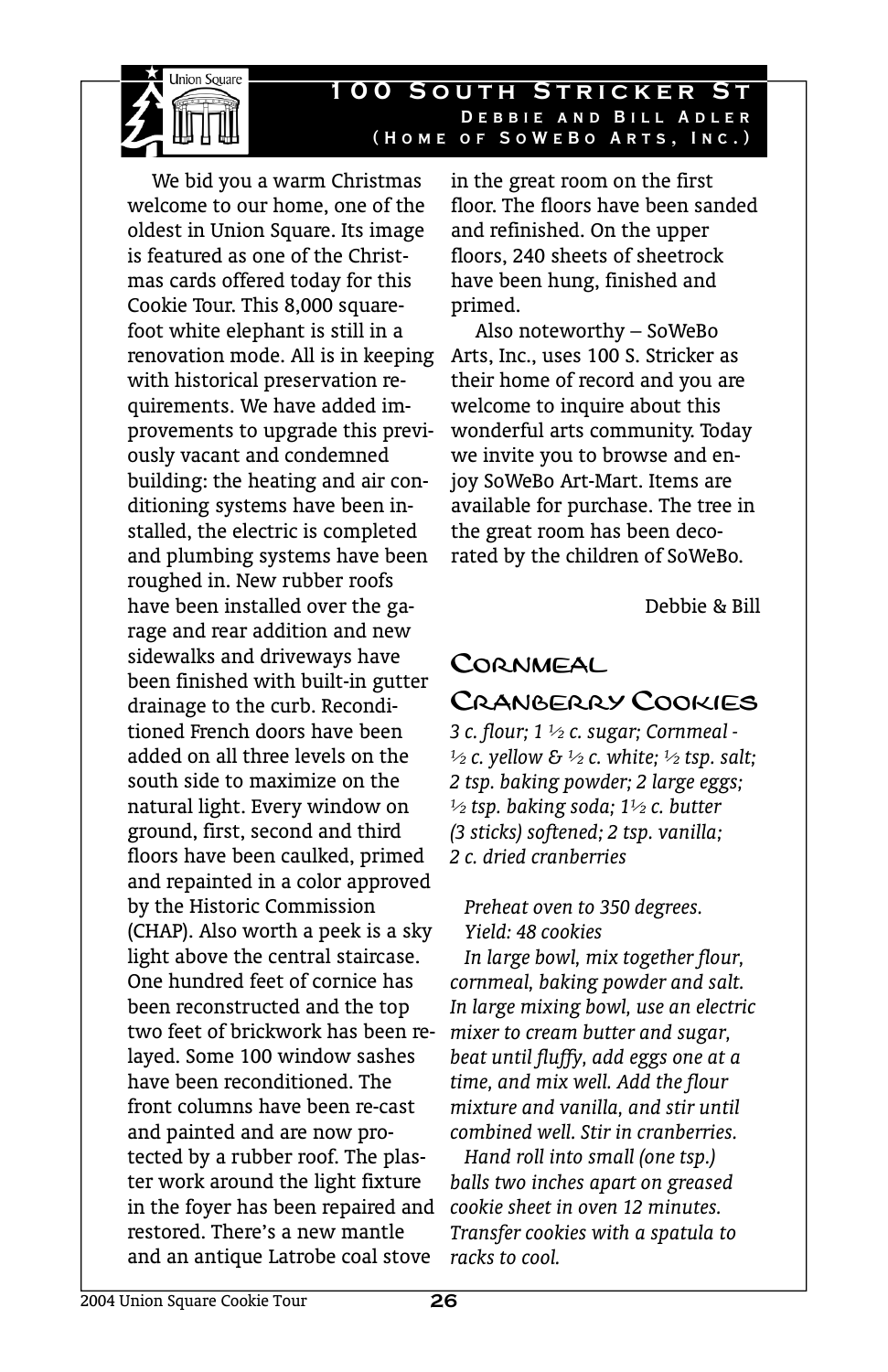## **27 South Stricker St**  Debra and Francis Rahl



Originally built in 1857 as a single-family dwelling, the Rahl home had been divided into three and then six apartments over the years. The Rahl's purchased the building 25 years ago and have been working ever since to reflect period tastes and modern needs, and to display their growing art collection.

The first floor includes an ornately decorated entry foyer, traditional parlor, and dining room. The parlor is furnished in period Eastlake style. A portrait of Mrs. Rahl, by James Voshell, is reflected in one of two exceptional mirrors. Mr. Rahl is portrayed in an oil sketch by Mark Adams. A bronze sculpture by Louise Peterson is displayed on the mantle.

The dining room was a "modernized" two-story area with a bridge and very simple features when the Rahl's purchased the house. They returned the room to single story, adding a bath, laundry and hall above. The dining room is now more formal with its faux mahogany wainscoting and built-in cabinetry, antique lighting, and accessories. Décor includes original works by Ginnie Saunders, Carol Jean Bertsch, Joan Erbe, and Louise Peterson.

The kitchen is almost redone, lacking only a new island. There are limited edition prints by Richard Roth and James Voshell, and several small paintings by Mark Adams. Mrs. Rahl's equestrian competition ribbons are temporarily on display in the kitchen, during construction of an adjoining breakfast room and powder room addition by Greg Senkus of Urban Craftsmen.

Upper floors include a guest bedroom with its "tin" ceiling rescued from a local demolition, and a guest bath. The master bedroom is elaborately papered and is adjoined by the master bath with marble fireplace and antique accessories. The large family room on the top floor features significant additional artwork, a park view, and a view of the downtown Baltimore skyline.

## Bob Rahl's Black WAL NUT COOKIES

- *1 cup butter, softened 1 cup white sugar 1 cup packed brown sugar 2 eggs 3 cups all-purpose flour ½ teaspoon baking soda 1 teaspoon salt 1 cup chopped black walnuts*
- *1. In a large bowl, cream butter, white sugar, and brown sugar. Add eggs and beat until smooth. Sift together flour, baking soda, and salt. Stir dry ingredients into the creamed mixture until well blended. Stir in walnuts last. Shape dough into logs about 2 inches in diameter, wrap them in wax paper, and refrigerate until firm.*
- *2. Preheat oven to 350 degrees F (175 degrees C).*
- *3. Slice dough logs into ½ inch slices, and place on baking sheet. Bake in preheated oven for 8 to 10 minutes. Makes 4 dozen (24 servings).*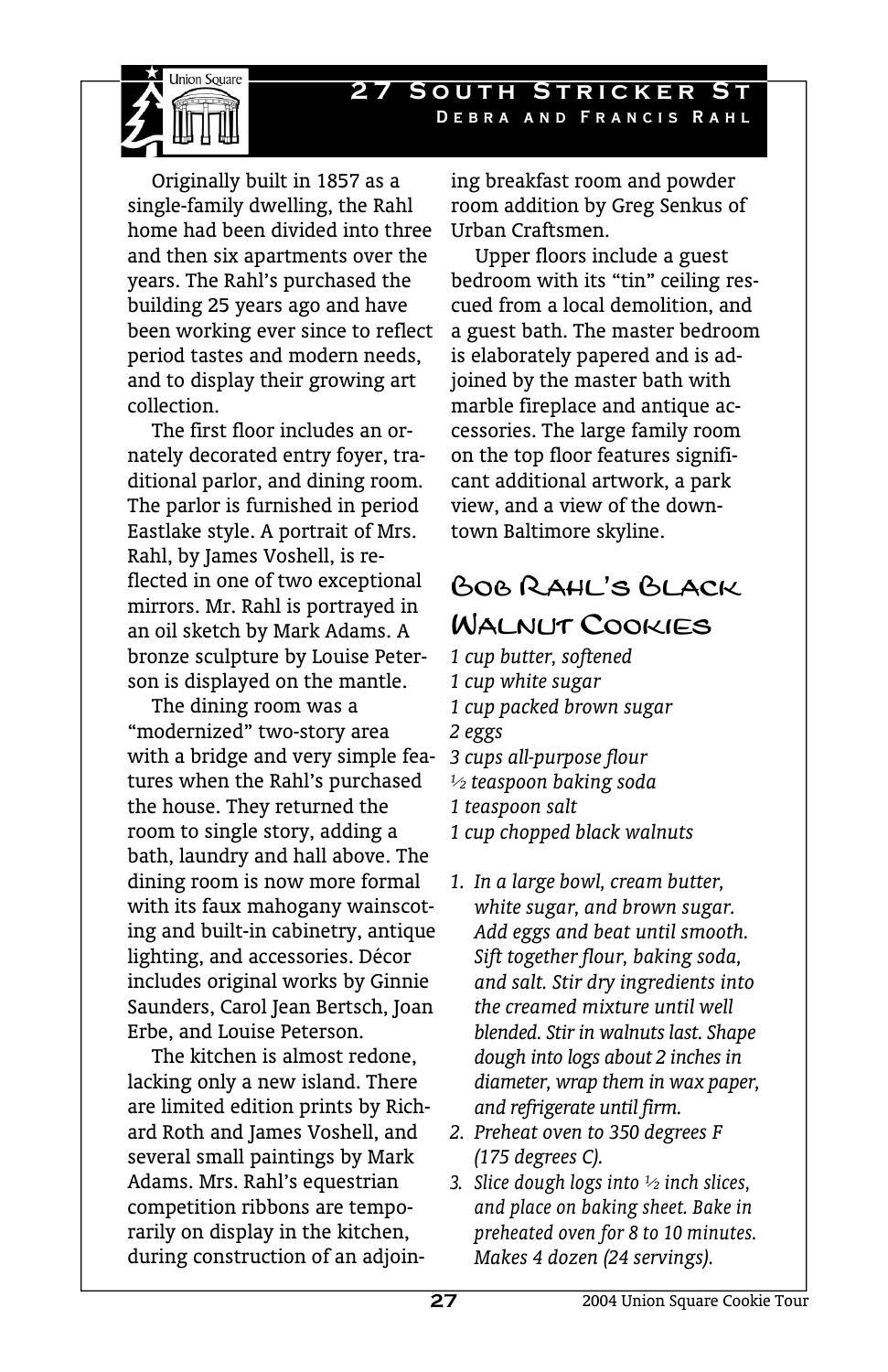

#### **13 SOUTH STRICKER** Frank Bandy & Bill White

Purchased in November 1987, the residence is believed to be around 120 years old. While this is one of the smaller Victorians in the neighborhood, the owner has made many changes to the home's original interior to include all of today's modern conveniences. On the first floor, walls have been removed to open and lighten up the living room and country kitchen. In the kitchen, a former dumbwaiter is now a pantry, and on the second floor it was converted to a closet. The rear porch was enclosed to include a half-bath and larger storage/ observation area, and just this past year a deck was added. On the second floor, another wall was removed to open up the family/video room to allow light from the original skylight on the **RUTH'S BUTTER** third floor to flow more freely. From the rooftop, a splendid view of Baltimore captures the city's spirit and ever-changing skyline.

There was a fire in the home that started in the basement and charred remnants can still be seen today. One of the causalities of the fire is believed to have been Ruth, a former occupant. She's been seen on several occasions and it's believed she's tried to communicate through the home's phone lines, usually in the middle of the night. She hasn't

been seen or heard from since the recent renovations. She did, however, leave this wonderful cookie recipe which was found in the basement.

# Almond Cookies

*1 cup butter 1 tsp. almond flavoring 2 /3 cup sugar 2 1 /2 cups flour 1 egg* 

*Combine above to a thick batter.* 

*Refrigerate to thicken batter.* 

*Cut or press into desired shapes. Decorate with sugar or candied fruit.* 

*Bake at 375 degrees until lightly brown.*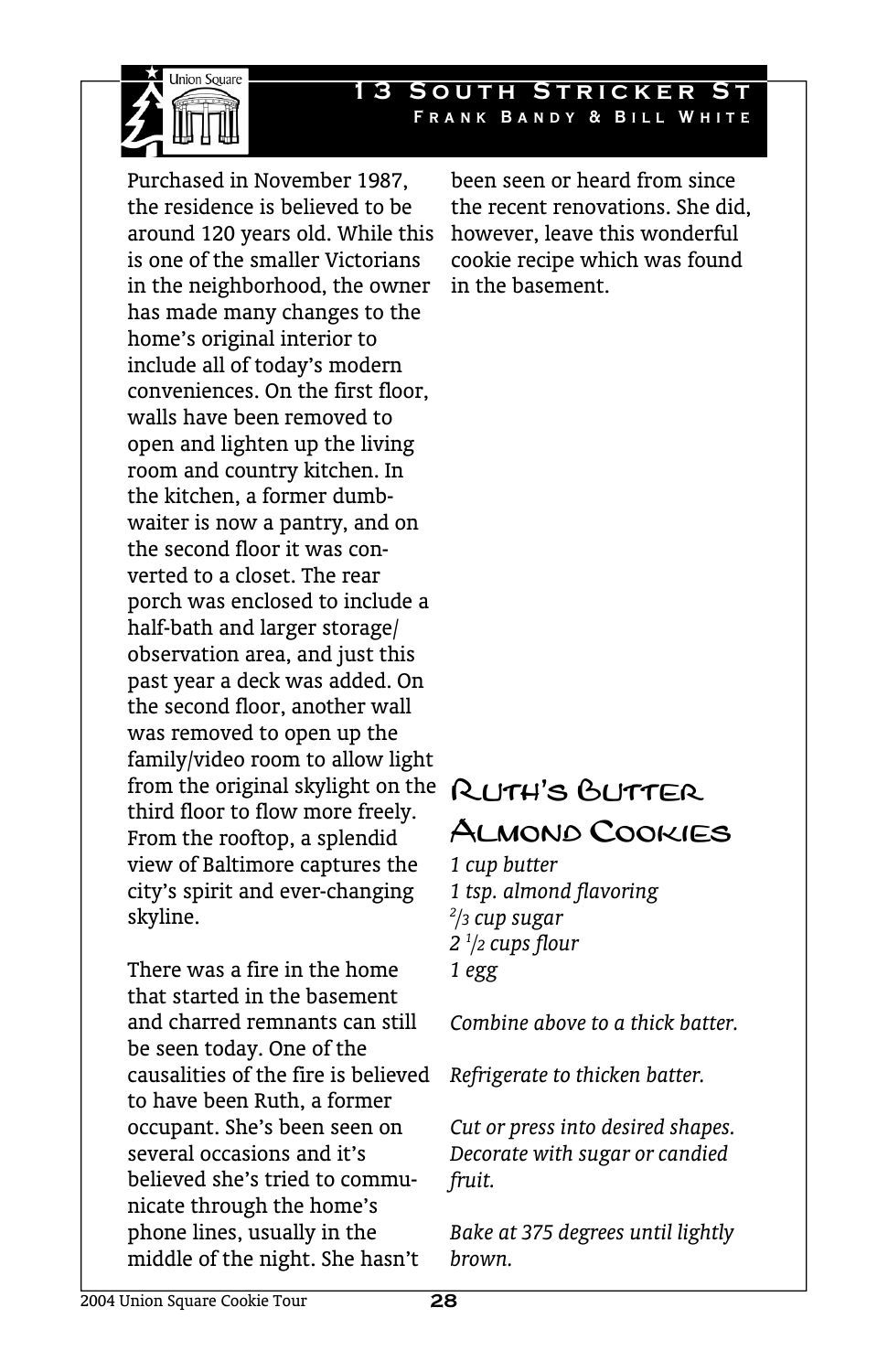

This is the first house for its owner. The residence is a threestory, turn-of-the-century row house with a finished basement. The owner's favorite parts of the house are the open staircase up to the third floor, and the crimson red dining room which was painted within weeks of moving in. In addition to the charm of the home, the best part of moving to the neighborhood has been the friendly and welcoming community.

**Inion Souare** 

# Magical Mint Kiss Cookies

From Country Living, December 2003

*2 sticks butter or margarine, softened 2 /3 cup sugar 1 tsp. vanilla extract 2 cups all-purpose flour 1 /4 cup Hershey's cocoa 48 unwrapped Hershey's chocolate mint kisses powdered sugar* 

*Preheat oven to 350 degrees. Beat butter, sugar, and vanilla extract in a large bowl until creamy. Stir together flour and cocoa; gradually add to butter mixture, beating until blended. Mold a scant teaspoonful of the dough around each chocolate kiss, covering completely. Shape into balls and place on un-greased cookie sheet. Bake 8 – 10 minutes, or until set.* 

*Cool for about a minute on the cookie sheet and then remove to a wire rack to cool completely. Roll in powdered sugar. May be rolled again before serving, if necessary.* 

*Makes about 4 dozen.*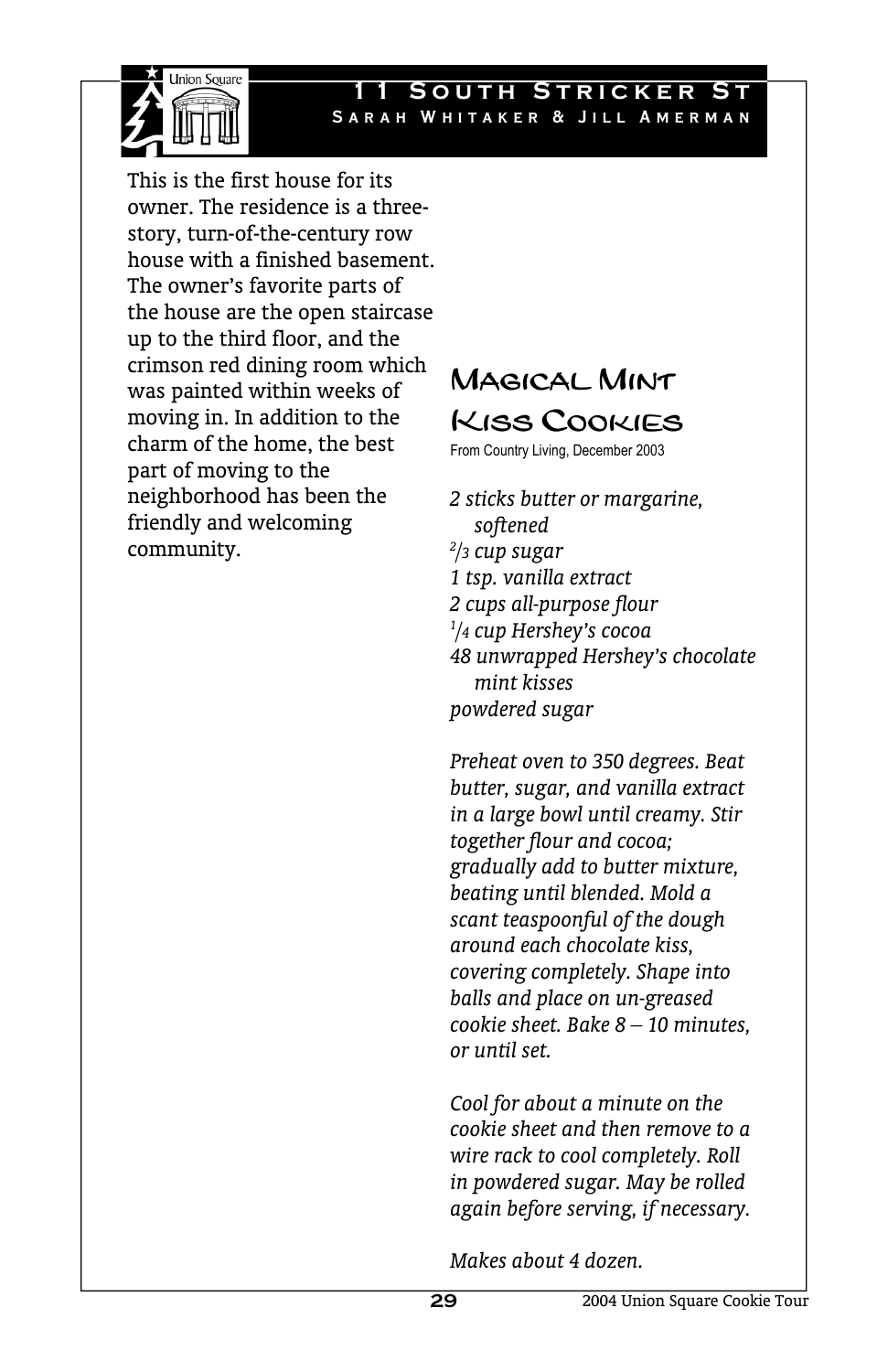## **Acknowledgments**  Thank You



First, thanks to all of *you*, our visitors, for sharing with us. Your time, your kind words, and your monetary contributions are ciation support all year. the reward for all our efforts.

This is our nineteenth year for the Holiday Cookie Tour. The committee is grateful to all the homeowners who have opened their lovely homes for the viewing pleasure of our many guests. Some have put their homes on tour every year and are regular favorites. Others are on for the first time and are works in progress.

We thank the Union Square Association Board of Directors for ongoing support, Baltimore City Police Southern District for security, and our advertisers for their financial support.

Another local organization, Sowebo Arts, Inc., has been very supportive of the tour and is vital to the ongoing artistic character – not only of our neighborhood, but of the whole city. The Sowebo Artist Market at 100 South Stricker St. is open on the day of the tour. Invited artists include: Steven Parlato (signing his books and posters); painter and muralist Jeanne Kemp; glass blower Gayla Lee; sculptor Mark Coburn; as well as artists Carol Jean Bertsch and Ed Towes.

Our gratitude to The Friends of the H. L. Mencken House for opening that historic home.

Thanks to the Neighborhood Design Center for the use of the

restored "Old No. 2" Branch of the Library for Cookie Tour activities and for project and Asso-

Chris Everett keeps us visible, worldwide, by developing and maintaining our award-winning *Union Square Online* web site. Go to www.union-square.us and see more about our community.

Thanks to all who helped by selling tickets, decorating, and in other ways too numerous to mention.

Much appreciation to goes to Bill Adler, Debbie Adler, Rick Aronhalt, Diane Asher, Michele Burroughs, Karen Fretz, Greg Grass, Phil Hildebrandt, Ron Nadiv, Tonya Osborne, Linda Pelletier, Debra Rahl, Fran Rahl, Frank Travato, and Phyllis VanMeerhaeghe.

For anyone whose name was inadvertently missed, please forgive us and accept a very special THANK YOU! – you are our unsung hero!

We are also grateful for the support from *The Sun* – their generous backing provided crucial advertising and muchneeded promotional material.

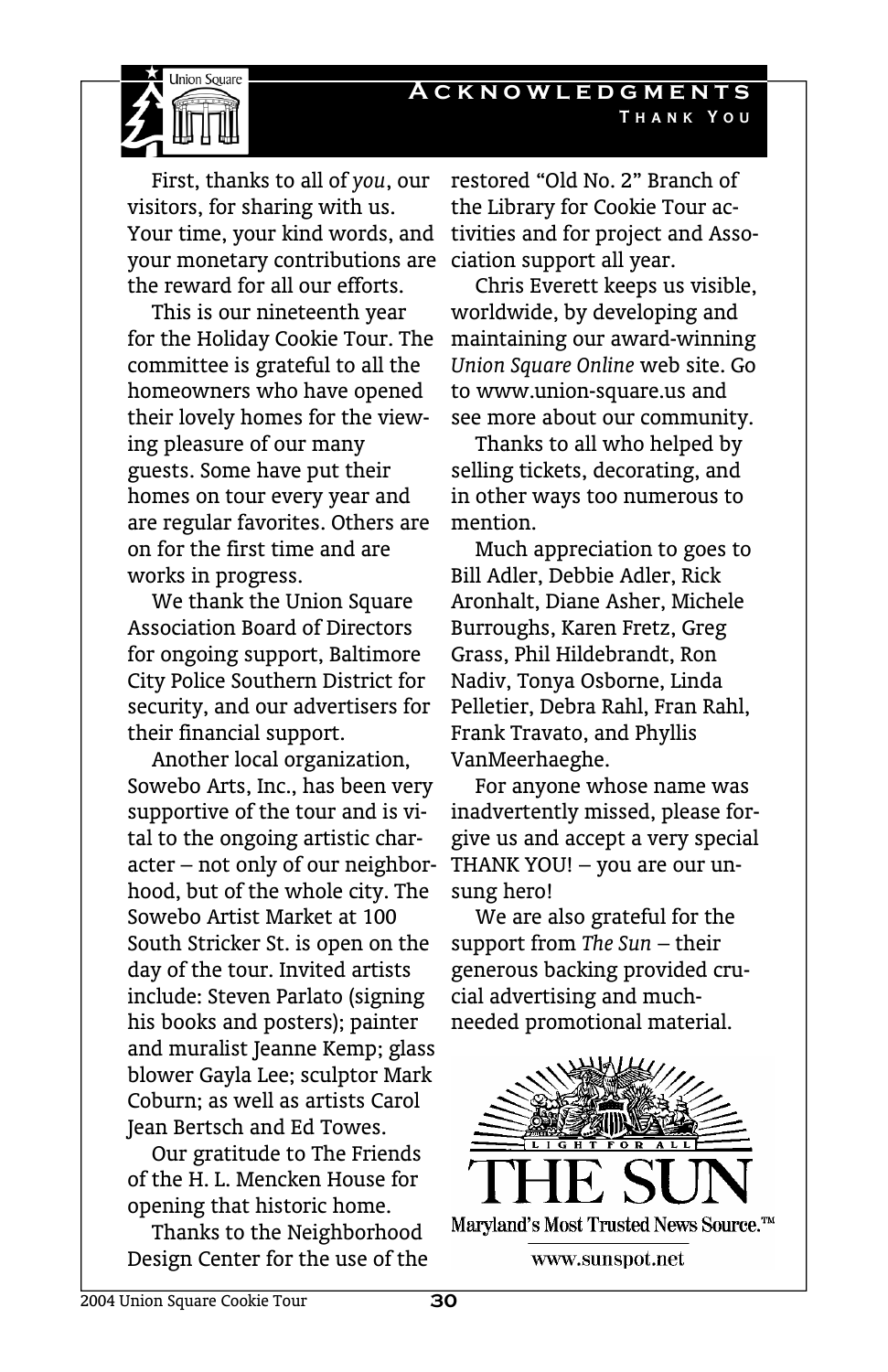

"Kumari adds the food of Nepal to Indian menu" Service:  $\star \star \star \vee_2$ *Ratings:* Food:  $\star \star \star \star$ Atmosphere:  $\star \star \star$ 

> **By Karen Nitkin Special to The Baltimore Sun** Originally published on October 30, 2003

911 N. Charles St. **Baltimore, MD 21201** 410-547-1600

www.kumarirestaurant.us

Bring this ad for a **Complimentary Appetizer** with a purchase of Dinner Entrée.\*

\*Limit one per order. Expires 01-31-2005.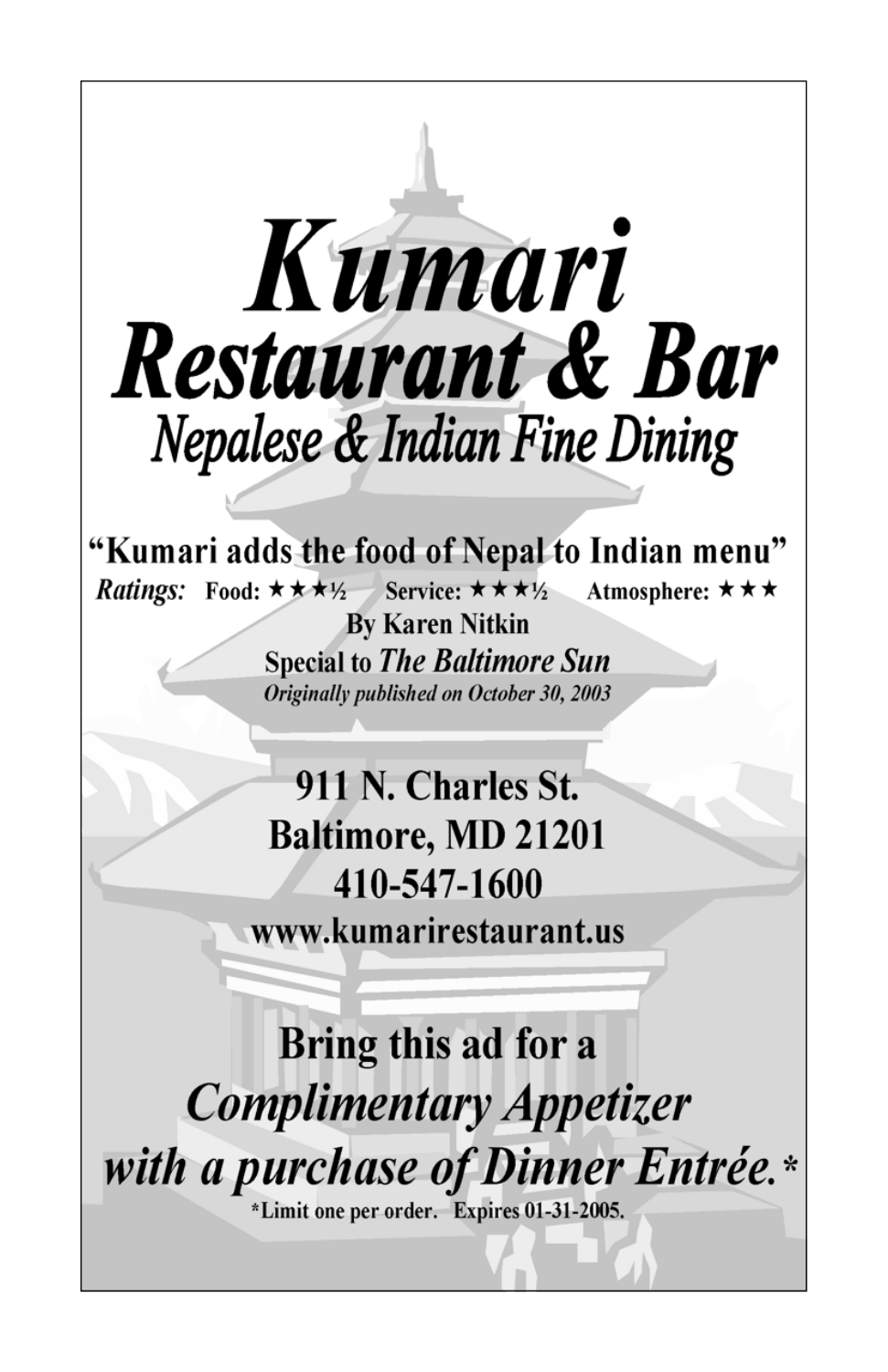# **Spirits West** Bar & Grill

2601 Wilkens Avenue Baltimore, MD

Serving breakfast, lunch, and dinner 7 days a week.

Located on the east corner of the historic "longest block in the country"

Sharon and Ray Gutkoska-Owners 410-945-5066



# rock | strings

handcrafted beaded jewelry

Jennifer Chen jen@rockstrings.com

www.rockstrings.com

## CONGRATULATIONS!

 **Southwest Baltimore Charter School was granted a charter by the Baltimore City Public School System. Selected to open a school in September 2005, Southwest Baltimore Charter School is poised to make a major impact on the Union Square neighborhood. With an innovative curriculum and commitment to the Southwest Baltimore community, the school will be the perfect option for parents who want their children to get an excellent education within the free public school system. And, for residents of Southwest Baltimore, it will be close to home!** 

 **Southwest Baltimore Charter School will open next fall with two classes each of Pre-K, K, and First Grade.** 

 **To learn more, please contact Erika Brockman at 410-945-7664, or go to www.sbcs.union-square.us.**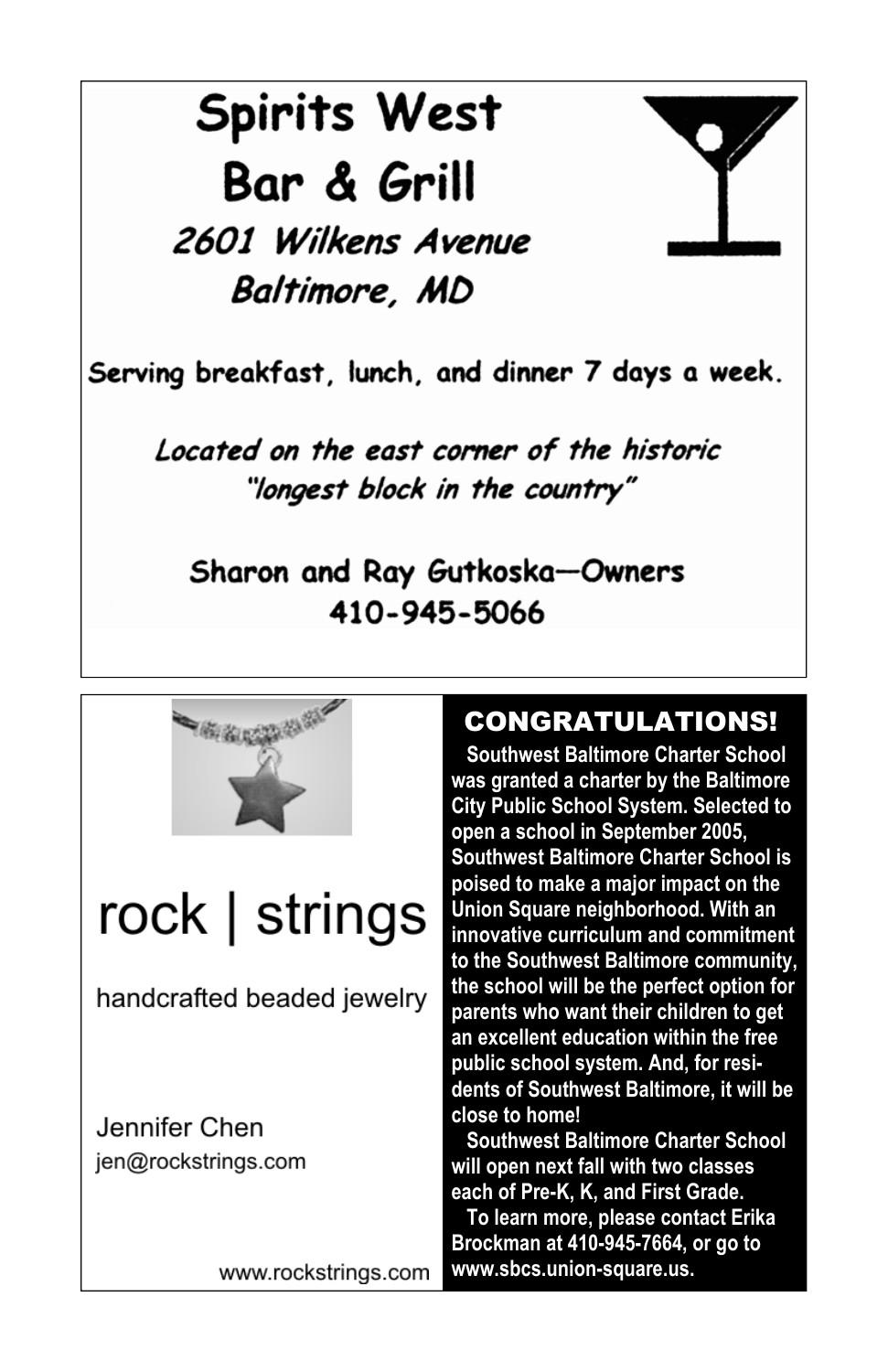